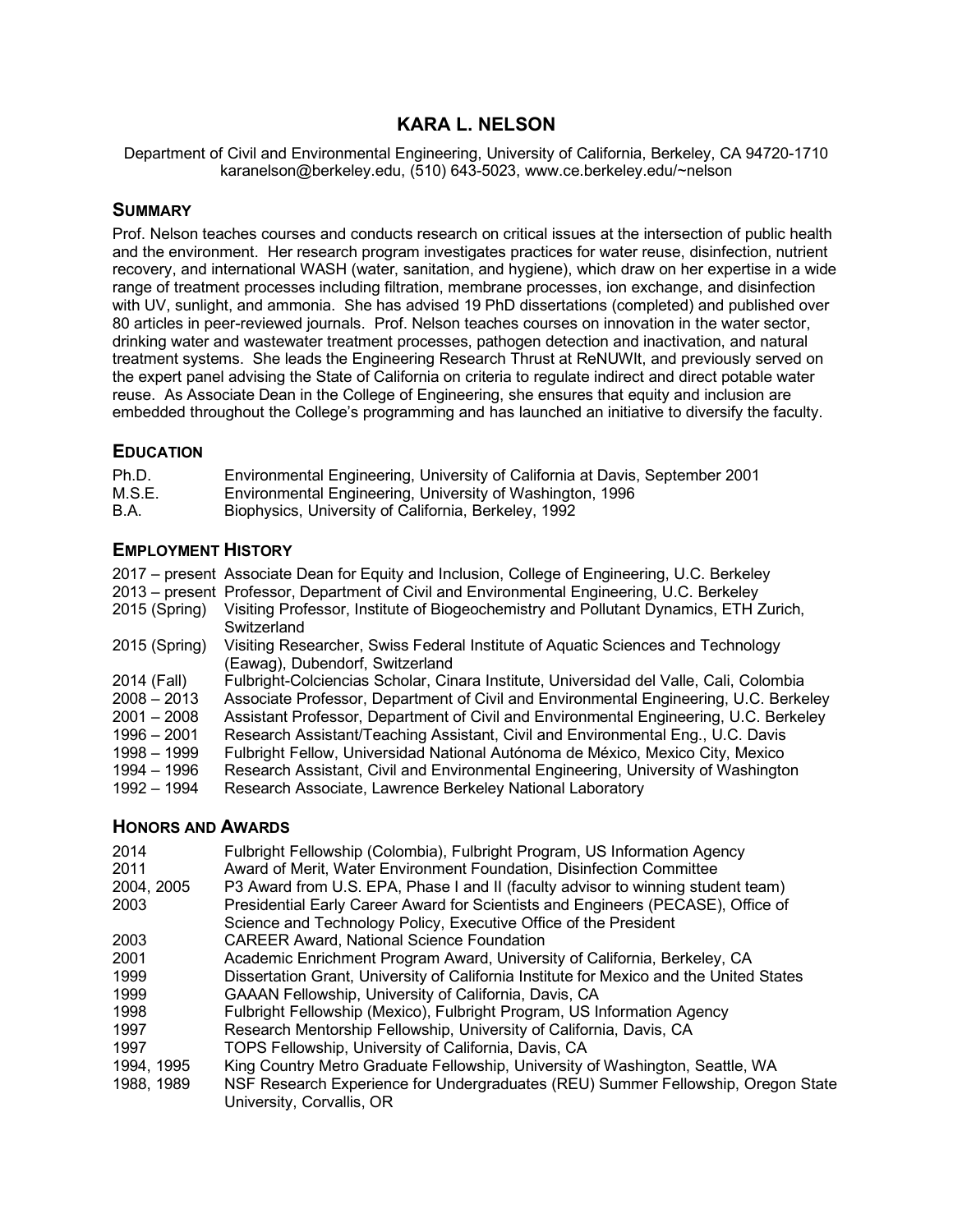### **LANGUAGES**

Spanish: Excellent (comprehension, speaking, reading), Good (writing)

#### **COURSES TAUGHT** *(course units are based on semester system)*

- E11 "Engineered systems and sustainability" (lower-division undergraduate; 3 units)
- CE111 "Environmental engineering" (upper division undergraduate; 3 units)
- CE110 "Water Systems of the Future" (upper division undergraduate; 3 units; developed as new course)
- CE113 "Ecological engineering for water quality improvement" (upper division undergraduate; 1 unit lab and 2 units lecture; developed as new course)
- CE211A "Environmental physical-chemical processes" (graduate; 3 units)

CE210 "Control of water-related pathogens" (graduate; 3 units; developed as new course)

CE290 "Reinventing Urban Water Infrastructure" (graduate; 1 unit; developed as new course)

One-day workshop on "Water and sanitation in the urban environment", UC Berkeley Beahrs

Environmental Leadership Program (developed as new workshop)

#### **SUPERVISION OF STUDENTS AND POST-DOCTORAL RESEARCHERS**

- Post-doctoral researchers (current position): Rose Kantor (2017 present); Andrea Silverman (2015 2016; Assistant Professor, New York University); Jannis Wenk (2012 – 2014; Assistant Professor, University of Bath, UK); Temitope Ogunyoku (2011 – 2013; IBM Research Africa); Jee Yeon Kim (2009-2010; Samsung Research Group); David Love (2007-2009; Johns Hopkins University); Allegra da Silva (2008-2009; Brown and Caldwell); Maria Raynal (2007-2008; Universidad National Autonoma de México); Tamar Kohn (2004-2006; Associate Professor, Ecole Polytéchnique Fédérale de Lausanne); Jose Antonio Barrios (2005; Universidad National Autonoma de México)
- Ph.D. dissertations (current position):
	- Sharada Prasad "When the pits fill up: Fecal sludge "management" in urban India," May 2018, coadvised with Isha Ray (Professor at Azim Premji University, Bangalore, India)
	- Olga Kavvada "Spatial Modeling of Decentralized Wastewater Infrastructure: The Case for Water Reuse and Nitrogen Recovery," December 2017, co-advised with Arpad Horvath (Rosenfeld postdoctoral fellow at LBNL)
	- Will Tarpeh "Designing and Evaluating Novel Approaches to Nitrogen Recovery from Source-Separated Urine," August 2017 (postdoc at University of Michigan; Assistant Professor, Stanford University staring in July 2018)
	- John Erickson "The Effects of Intermittent Drinking Water Supply in Arraiján, Panama," August 2016. (Hazen and Sawyer Consultants)
	- Anne Thebo "Wastewater Reuse in Irrigated Agriculture: Global Perspectives on Water Quantity, Quality, and Exposure to Health Risks," August 2016 (Pacific Institute)
	- Andrew Torkelson "Enhanced Granular Media Filtration of Waterborne Pathogens: Effect of Media Amendments for Treatment of Drinking Water and Stormwater," December 2015
	- Mi Tra Nguyen "Sunlight inactivation of fecal indicator bacteria in open-water unit process wetlands," March 2015 (postdoc, Swiss Federal Institute of Aquatic Science and Technology)
	- Fermin Reygadas "Evaluation of user compliance, field efficacy, and greenhouse gas emissions of an ultraviolet water disinfection system and other drinking water treatment alternatives for rural households in Mexico," December 2014, co-advised with Prof. Isha Ray (Executive Director, Fundación Cantaro Azul, Chiapas, Mexico)
	- Rabia Chaudhry "Virus Removal Mechanisms in Membrane Bioreactors and Implications For Water Reuse," December 2014 (AAAS Science and Technology Policy Fellow)
	- Andrea Silverman "Sunlight inactivation of waterborne viruses: Mechanisms, modeling, and application to surface waters and wastewater treatment," December 2013 (Assistant Professor, New York University)
	- Emily Kumpel "Water quality and quantity in intermittent and continuous piped water supplies in Hubli-Dharwad, India", August 2013 (Assistant Professor, University of Massachusetts, Amherst)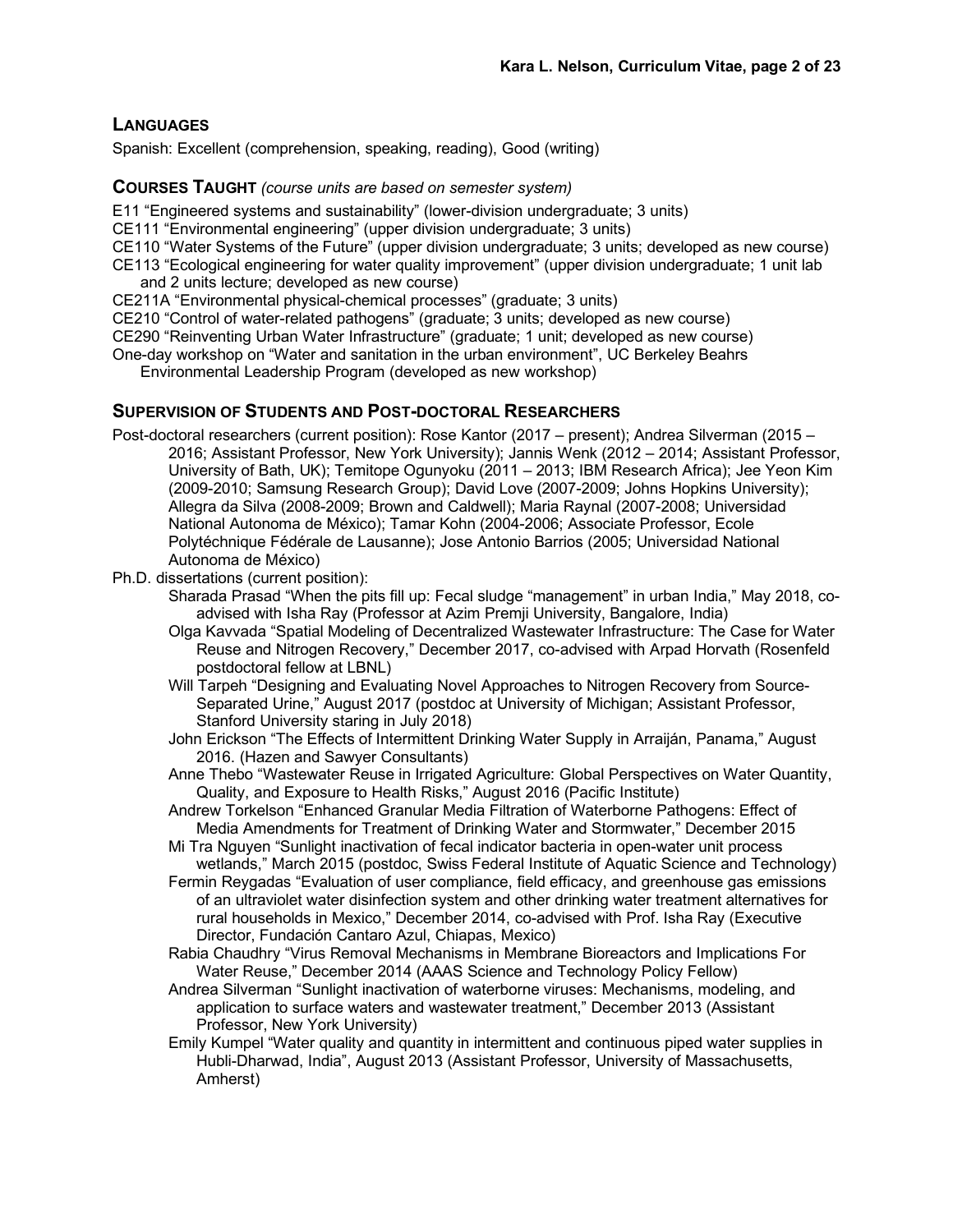- Sintana Vergara "Transforming trash: reuse as a waste management and climate change mitigation strategy", May 2012 (Assistant Professor, Humboldt State University)
- Michael Fisher "The effects of wavelength, metals, and reactive oxygen species on the sunlight inactivation of microorganisms: observations and applications to the solar disinfection of drinking water," July 2011 (Postdoc, University of N. Carolina)
- Khalid Kadir "Sunlight-mediated inactivation mechanisms of *Enteroccocus faecalis* and *Escherichia coli* in waste stabilization ponds," July 2010 (lecturer, U.C. Berkeley)
- Ashley Murray "Don't Think of Wastewater: Evaluation and Planning Tools for Reuse-Oriented Sanitation Infrastructure," May 2009, co-advised with Prof. Isha Ray (Founder, Pivot Works, Kigali, Rwanda)
- Gordon Williams "The effect of loading rate on tertiary wastewater filtration," May 2009 (Director of Water Quality, East Bay Municipal Utility District)
- Sarah Silkie "Use of host-specific molecular markers in fecal source tracking," August 2008 (Portland Water Bureau, OR)
- Brian Pecson "Improving methods for the control of *Ascaris* eggs in wastewater sludge," Fall 2006 (Trussell Technologies)
- Tryg Lundquist "A reduction pond for denitrification of agricultural drainage," Fall 2006 (Associate Professor, Cal State San Luis Obispo)
- Former M.S. students: John Law, Ileana Wald, Maja Wiprachtiger, Emily Woods, Bria Crawford, Iris Schilling (visiting from ETH), Cleo Woelfle-Erskine, Brie Webber, Anna Corrigan, Heidi Fuchs, Deepak Subramanian, Alejandro Guido, Jeff Dahm, Forest Kaser, Micah Lang, Fermin Reygadas, Sarah Brownell, Hans Schwing, Amy Pickering, Alicia Chakrabati, IlJoo Yang, Matthew Tolcher
- Former B.S. students: Michael Bustillo-Sakhai, Sara Brown, Mahaa Ahmed (REU), Daisy Benitez (REU), Enrique Lucca (REU), Makeda Negash, Amira Jahan, Omsri Bharat, Rong Chao Bi, Maritza Flores-Marquez (REU), Hank Bradford, Kimberly Huynh (REU), Matt Blair (REU), Marina Mautner, Fikreselam Habebo, Katya Cherukumilli, Malavika Neti, Douglas Fabini, Joshua Song, Majid Khan, Brian Coox, Ofelia Romero, Rachel Peletz, April Wong, Sonia Lopez, Ali Kattan, Senem Surelli
- Current Ph.D. students: Karina Chavarria, Scott Miller, Rachel Sklar, Erica Fuhrmeister, Lauren Kennedy, Luis Anaya, Hannah Greenwald

#### **PROFESSIONAL AFFILIATIONS**

International Water Association, American Chemical Society, American Society of Microbiology, Water Environment Federation, American Water Works Association, Association of Environmental Engineering and Science Professors

#### **PROFESSIONAL SERVICE** *(Selected)*

- Lead of Engineering Research Thrust, ReNUWIt, National Science Foundation Engineering Research Center on Reinventing our Nation's Urban Water Infrastructure (2016 – present)
- Director of Graduate Education, ReNUWIt, National Science Foundation Engineering Research Center on Reinventing our Nation's Urban Water Infrastructure (2011 – 2016)
- Co-Director of Diversity, ReNUWIt, National Science Foundation Engineering Research Center on Reinventing our Nation's Urban Water Infrastructure (2017 – present; member 2011-2017)
- Member of Project Advisory Committee for "Evaluating Post Treatment Challenges for Potable Reuse Applications", Water Environment & Reuse Foundation 16-01 (2017 – present)
- Science Advisory Board, National Science Foundation Engineering Research Center on Nanotechnology-Enabled Water Treatment (2016 – present)
- Co-PI on WateReuse Foundation Project 15-08 on "State of Irrigated Agricultural Water Reuse Impediments and Incentives" (2016 – 2018)
- Organizing committee, Agricultural Water Reuse Workshop, Water Research Foundation and California State Water Resources Control Board (January 2018)
- Member of Independent Advisory Panel for Soquel Creek Water District's Groundwater Replenishment Study, National Water Research Institute (2017)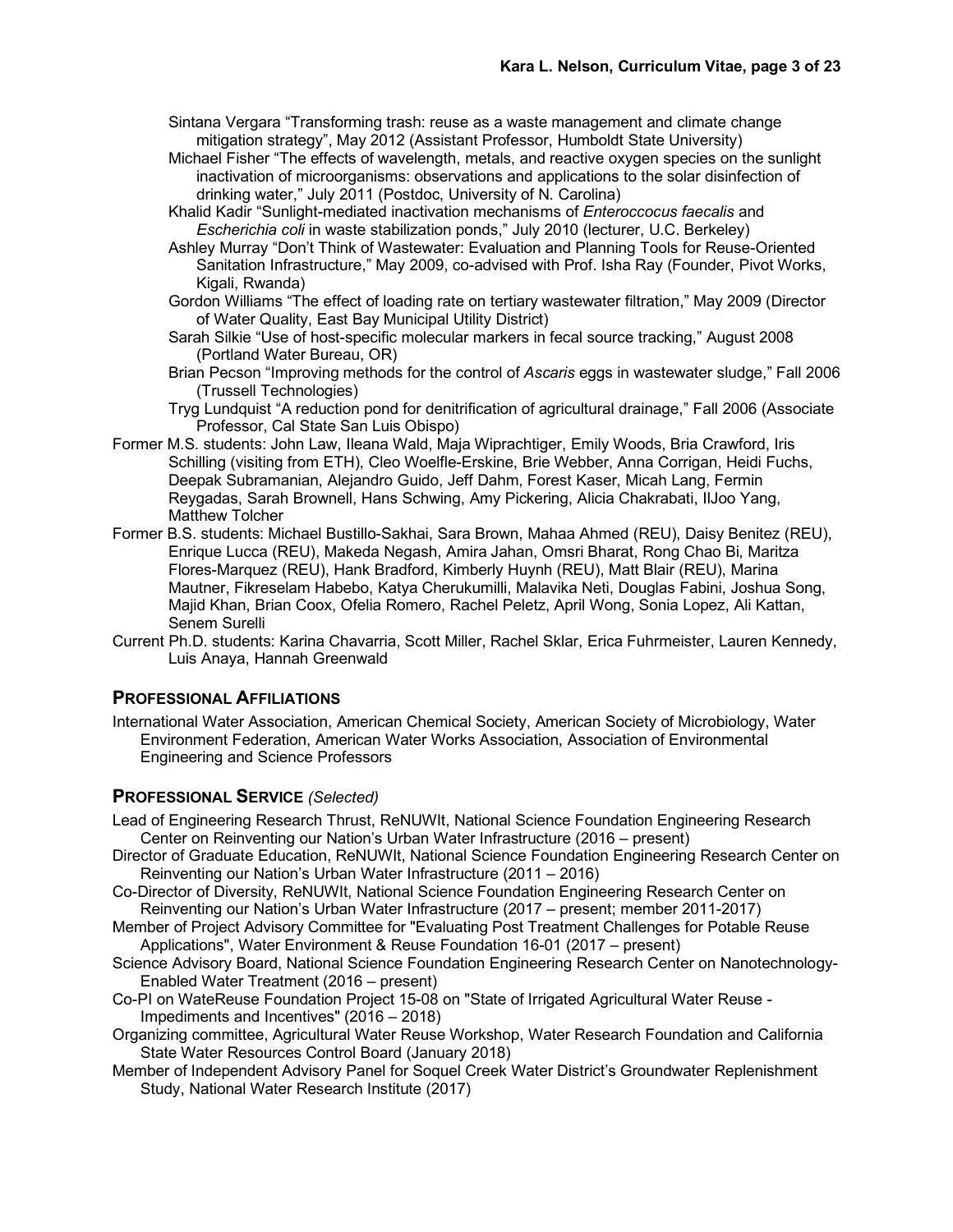Member of Expert Panel on the Development of Water Recycling Criteria for Indirect Potable Reuse (IPR) through Surface Water Augmentation and the Feasibility of Developing Criteria for Direct Potable Reuse (DPR), State Water Resources Control Board, Division of Drinking Water (2014 – 2016)

Advisory Board, Environmental Science: Processes & Impacts (ESPI), Royal Society of Chemistry Technical Advisory Board, Sanergy (2015 – 2017)

Secretary, IWA Specialist Group on Pond Treatment Technology (2009 – 2015)

Board Member, International Water Association USA National Committee, (2015 – present)

Peer reviewer for research proposals: National Science Foundation (CBET, SBIR); UK Royal Society, Department for International Development; Indo-US Science and Technology Forum; King Abdullah University of Science and Technology (KAUST), Saudia Arabia; King Abdulaziz City for Science and Technology (KACST), Saudia Arabia; Austrian Science Fund, Netherlands Organization for Scientific Research

Peer reviewer for more than 50 manuscripts in last three years

- Reviewer for NSF Graduate Research Fellowships, Panel (2016)
- PhD Dissertation Committees (non-UCB): David Taylor (MIT, 2018); Jill McClary (Stanford, 2018); K.P. Jayaramu (VTU, India, 2017); Liah Coggins (Univ of Western Australia, 2017); Loic Decrey (EPFL, 2015); Simon Mostafa (CU Boulder, 2015)

Expert review for U.S. EPA report on "Review of coliphages as possible indicators of fecal contamination for ambient water quality" (2015)

Lead organizer for one-day International Water, Sanitation, and Hygiene Symposium at UC Berkeley (> 50 participants; 2008, 2009, 2012, 2014)

Conference organizing committee, AEESP 2013 Education and Research Conference, Univ of Colorado, Boulder and Colorado School of Mines

Conference organizing committee for IWA Specialist Group on Waste Stabilization Ponds (2006, 2008, 2010, 2013)

## **ACADEMIC SERVICE** *(Selected)*

Chair of College of Engineering Council on Equity and Inclusion (2017 – present)

Chair of Equity and Inclusion Committee, CEE Department (2015 – present)

Chair of NextProf Nexus Workshop Planning Committee, College of Engineering (2017 – present) Strategic Planning Committee, CEE Department (2016)

Faculty Equity Advisor, CEE Department (2015 – 2017)

Broadening Participation Committee, College of Engineering (2015 – 2017)

Faculty advisor for Environmental Engineering Science, College of Engineering (2015 – present)

Graduate Group for Designated Emphasis in Development Engineering, UC Berkeley (2013 – present) Alumni Liaison, Environmental Engineering Graduate Program, CEE Department, UC Berkeley (2010 – present)

Faculty advisor, Engineers Without Borders/Engineers for a Sustainable World, UC Berkeley chapter (2002 – present)

Chair of graduate admissions, Environmental Engineering Program, CEE Department, UC Berkeley (2011 and 2012)

Search committee for director of Berkeley Institute of Environment (2011)

Executive Committee for Energy and Resources Group, UC Berkeley (2010-2014)

Engineering Ethics and Social Responsibility Committee, College of Engineering, UC Berkeley (2011- 2014)

Curriculum Committee for Blum Center for Developing Economies, UC Berkeley (2006 – 2012)

Strawberry Creek Environmental Quality Committee, UC Berkeley (member 2006 – 2015; Chair 2016 present)

Curriculum Committee, CEE Department, UC Berkeley (2001 – 2007, 2011 - 2014)

Graduate advisor, Environmental Engineering Program, UC Berkeley (2010 – 2014)

#### **PEER-REVIEWED PUBLICATIONS**

88. Li, Y., W.A. Tarpeh, K.L. Nelson, T.J. Strathman (2018) Demonstration and Quantitative Evaluation of an Integrated System for Complete Valorization of Wastewater Algal Biomass.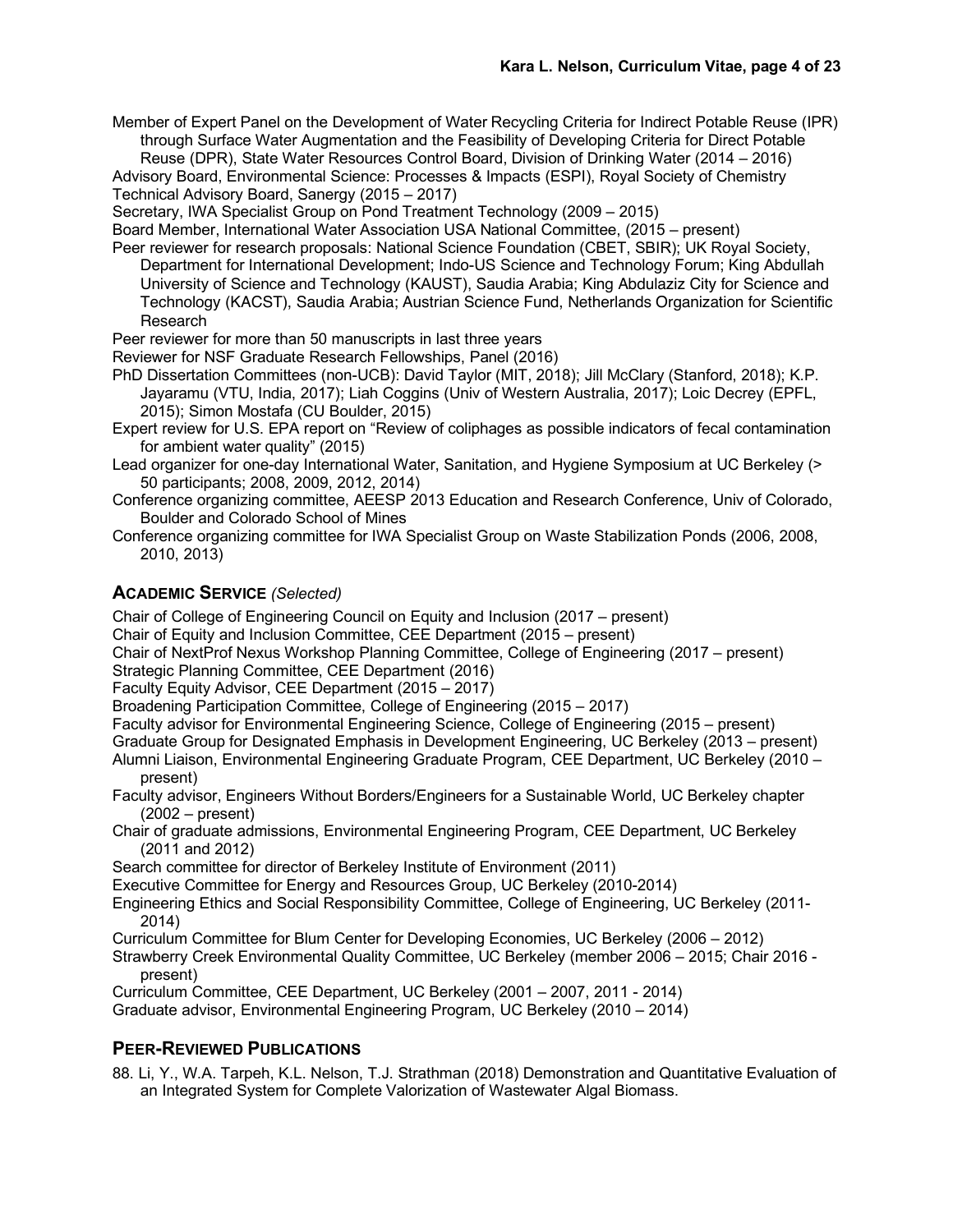- 87. Tarpeh, W.A., I. Wald, M.O. Omollo, T. Egan, and K.L. Nelson. (2018) "Evaluating Ion Exchange for Nitrogen Recovery from Source-Separated Urine in Nairobi, Kenya." *Development Engineering* 3:188–95. https://doi.org/10.1016/j.deveng.2018.07.002.
- 86. Silverman, A.I., Sedlak, D.L., Nelson, K.L. (2018). "Simplified process for determining rate constants for sunlight-dependent removal of trace organic and microbial contaminants in unit process openwater treatment wetlands." *Environmental Engineering Science*.
- 85. Nelson, K.L., and A.B. Boehm, R.J. Davies-Colley, M.C. Dodd, T. Kohn, K.G. Linden, Y. Liu, P.A. Maraccini, K. McNeill, W.A. Mitch, T.H. Nguyen, K.M. Parker, R.A. Rodriguez, L.M. Sassoubre, A.I. Silverman, K.R. Wigginton, R.G. Zepp. (in press) "Sunlight-mediated inactivation of health-relevant 5 microorganisms in water: a review of mechanisms and modeling approaches." Environmental Science: Processes & Impacts.
- 84. Kavvada, O., K.L. Nelson, and A. Horvath. (2018) "Spatial Optimization for Decentralized Non-Potable Water Reuse." *Environmental Research Letters* 13(6): 064001. doi.org/10.1088/1748- 9326/aabef0.
- 83. Tarpeh, W.A., I. Wald, M. Wiprächtiger, and K.L. Nelson. (2018). "Effects of operating and design parameters on ion exchange columns for nutrient recovery from urine." *Environmental Science: Water Research & Technology*.
- 82. Reygadas, F., J.S. Gruber, L.Dreizler, K.L. Nelson, and I. Ray. "Measuring User Compliance and Cost Effectiveness of Safe Drinking Water Programs: A Cluster-Randomized Study of Household Ultraviolet Disinfection in Rural Mexico." (2018) *The American Journal of Tropical Medicine and Hygiene.* 98(3): 824–34. https://doi.org/10.4269/ajtmh.17-0440.
- 81. Hong, P.-Y., T.R. Julian, M.-L. Pype, S.C. Jiang, K.L. Nelson, D. Graham, A. Pruden, and C.M. Manaia. (2018) "Reusing Treated Wastewater: Consideration of the Safety Aspects Associated with Antibiotic-Resistant Bacteria and Antibiotic Resistance Genes." *Water* 10(3): 244. doi.org/10.3390/w10030244.
- 80. Tarpeh, W.A., J.M. Barazesh, T.Y. Cath, and K.L. Nelson. (2018) "Electrochemical Stripping to Recover Nitrogen from Source-Separated Urine." *Environmental Science & Technology*. 52(3):1453- 1460. doi.org/10.1021/acs.est.7b05488.
- 79. Bear, S.E., M.T. Nguyen, J.T. Jasper, S. Nygren, K.L. Nelson, and D.L. Sedlak. (2017) "Removal of Nutrients, Trace Organic Contaminants, and Bacterial Indicator Organisms in a Demonstration-Scale Unit Process Open-Water Treatment Wetland." *Ecological Engineering,* 109: 76–83. https://doi.org/10.1016/j.ecoleng.2017.09.017.
- 78. Kavvada, O., W.A. Tarpeh, A. Horvath, and K.L. Nelson. (2017) "Life-Cycle Cost and Environmental Assessment of Decentralized Nitrogen Recovery Using Ion Exchange from Source-Separated Urine through Spatial Modeling." *Environmental Science & Technology* 51(21): 12061–71. doi.org/10.1021/acs.est.7b02244.
- 77. Finnerty, C.C., Z. Lei, D.L. Sedlak, K.L. Nelson, and B. Mi. (2017) "Synthetic Graphene Oxide Leaf for Solar Desalination with Zero Liquid Discharge." *Environmental Science & Technology,* 51 (20): 11701–9. https://doi.org/10.1021/acs.est.7b03040.
- 76. Thebo, A.L., P. Drechsel, E.F. Lambin, and K.L. Nelson. (2017) "A Global, Spatially-Explicit Assessment of Irrigated Croplands Influenced by Urban Wastewater Flows." *Environmental Research Letters* 12(7): 074008. doi:10.1088/1748-9326/aa75d1.
- 75. Bivins, A.W., T. Sumner, E. Kumpel, G. Howard, O. Cumming, I. Ross, K. Nelson, and J. Brown. (2017) "Estimating Infection Risks and the Global Burden of Diarrheal Disease Attributable to Intermittent Water Supply Using QMRA." *Environmental Science & Technology* 51(13): 7542–51. doi:10.1021/acs.est.7b01014.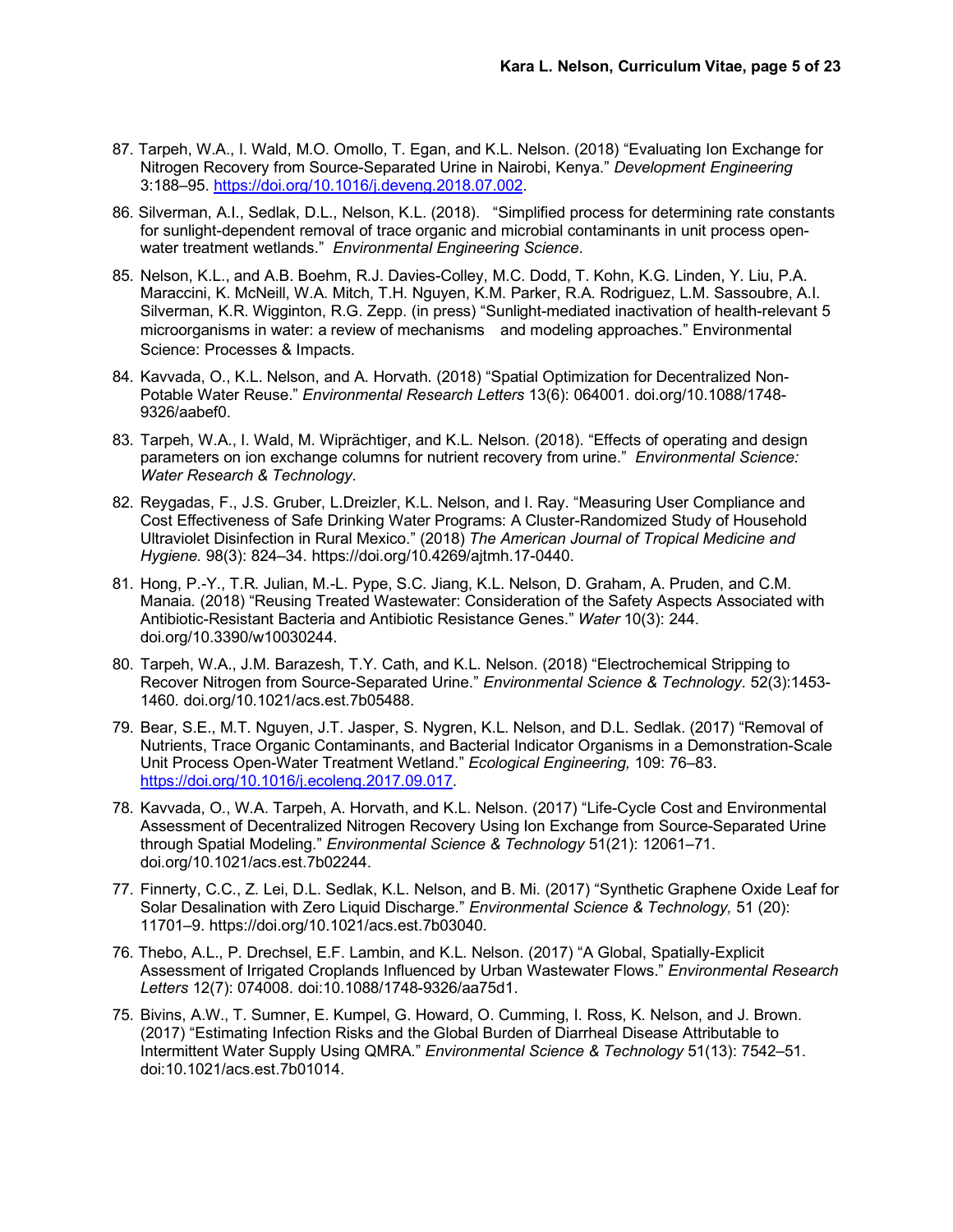- 74. Chaudhry, R.M., Hamilton, K.A., Haas, C.N., and K.L. Nelson (2017) "Drivers of Microbial Risk for Direct Potable Reuse and de Facto Reuse Treatment Schemes: The Impacts of Source Water Quality and Blending." *International Journal of Environmental Research and Public Health*. 14 (635). doi:10.3390/ijerph14060635
- 73. Erickson, J.J., Smith, C.D., Goodridge, A.G., and K.L. Nelson. (2017) "Water quality effects of intermittent water supply in Arraiján, Panama." *Water Research*. 114:338-350
- 72. Steinbaum, L., L.H. Kwong, A. Ercumen, M.S. Negash, A.J. Lovely, S.M. Njenga, A.B. Boehm, A.J. Pickering, and K.L. Nelson. (2017) "Detecting and Enumerating Soil-Transmitted Helminth Eggs in Soil: New Method Development and Results from Field Testing in Kenya and Bangladesh." *PLOS Neglected Tropical Diseases* 11(4). doi:10.1371/journal.pntd.0005522.
- 71. Tarpeh, W.A., K.M. Udert, K.L. Nelson. (2017) "Comparing ion exchange resins for nitrogen recovery from source-separated urine." *Environmental Science and Technology.* 51(4):2373–2381. doi: 10.1021/acs.est.6b05816.
- 70. Emily Kumpel, Cleo Woelfle-Erskine, Isha Ray, and Kara L. Nelson. (2016). "Measuring household consumption and waste in unmetered, intermittent piped water systems." *Water Resources Research*. 53. doi:10.1002/2016WR019702.
- 69. Kavvada, O., A. Horvath, J. Stokes-Draut, T.P. Hendrickson, W.A. Eisenstein, and K.L. Nelson. (2016). "Assessing Location and Scale of Urban Non-Potable Water Reuse Systems for Life-Cycle Energy Consumption and Greenhouse Gas Emissions." *Environmental Science and Technology.* 50(24):13184–13194. doi:10.1021/acs.est.6b02386.
- 68. Andrea I. Silverman and Kara L. Nelson. (2016). Modeling the endogenous sunlight inactivation rates of laboratory strain and wastewater *E. coli* and enterococci using biological weighting functions. *Environmental Science and Technology.* 50(22):12292–12301. doi: 10.1021/acs.est.6b03721
- 67. Mellor, J.E., K. Levy, J. Zimmerman, M. Elliott, J. Bartram, E. Carlton, T. Clasen, R. Dillingham, J. Eisenberg, R. Guerrant, D. Lantagne, J. Mihelcic, K. Nelson. (2016). "Planning for Climate Change: The Need for Mechanistic Systems-Based Approaches to Study Climate Change Impacts on Diarrheal Diseases." *Science of The Total Environment.* 548–549: 82–90.
- 66. Ogunyoku, Temitope A., and Kara L. Nelson. (2016). "In-Toilet Disinfection of Fresh Fecal Sludge with Ammonia Naturally Present in Excreta." *Journal of Water, Sanitation, and Hygiene for Development*.
- 65. Kumpel, Emily, and Kara L. Nelson. (2016). "Intermittent water supply: Prevalence, Practice, and Microbial Water Quality." *Environmental Science and Technology*. 50(2):542-553.
- 64. Reygadas, Fermin, Joshua S. Gruber, Isha Ray, and Kara L. Nelson. (2015). "Field Efficacy Evaluation and Post-Treatment Contamination Risk Assessment of an Ultraviolet Disinfection and Safe Storage System." *Water Research.* 85:74–84.
- 63. Chaudhry, R.M., Holloway, R.W., Cath, T.Y., and K.L. Nelson (2015). "Impact Of Virus Surface Characteristics on Removal Mechanisms within Membrane Bioreactors." *Water Research.* 84:144-52.
- 62. Ercumen, A., Arnold, B.F., Kumpel, E., Burt, Z., Ray, I., Nelson, K.L., Colford, J.M. (2015). "Upgrading a Piped Water Supply from Intermittent to Continuous Delivery and Association with Waterborne Illness: A Matched Cohort Study in Urban India." *PLoS Medicine.*
- 61. Fidjeland, J., Nordin, A., Pecson, B.M., Nelson, K.L., and B. Vinnerås (2015). "Modeling the inactivation of *Ascaris* eggs as a function of ammonia concentration and temperature." *Water Research.* 83:153-160.
- 60. Nguyen, M.T., Jasper, J.T., Boehm, A.B., Nelson, K.L. (2015) "Sunlight inactivation of fecal indicator bacteria in open-water unit process treatment wetlands: Modeling endogenous and exogenous inactivation rates" *Water Research*. 83:282-92.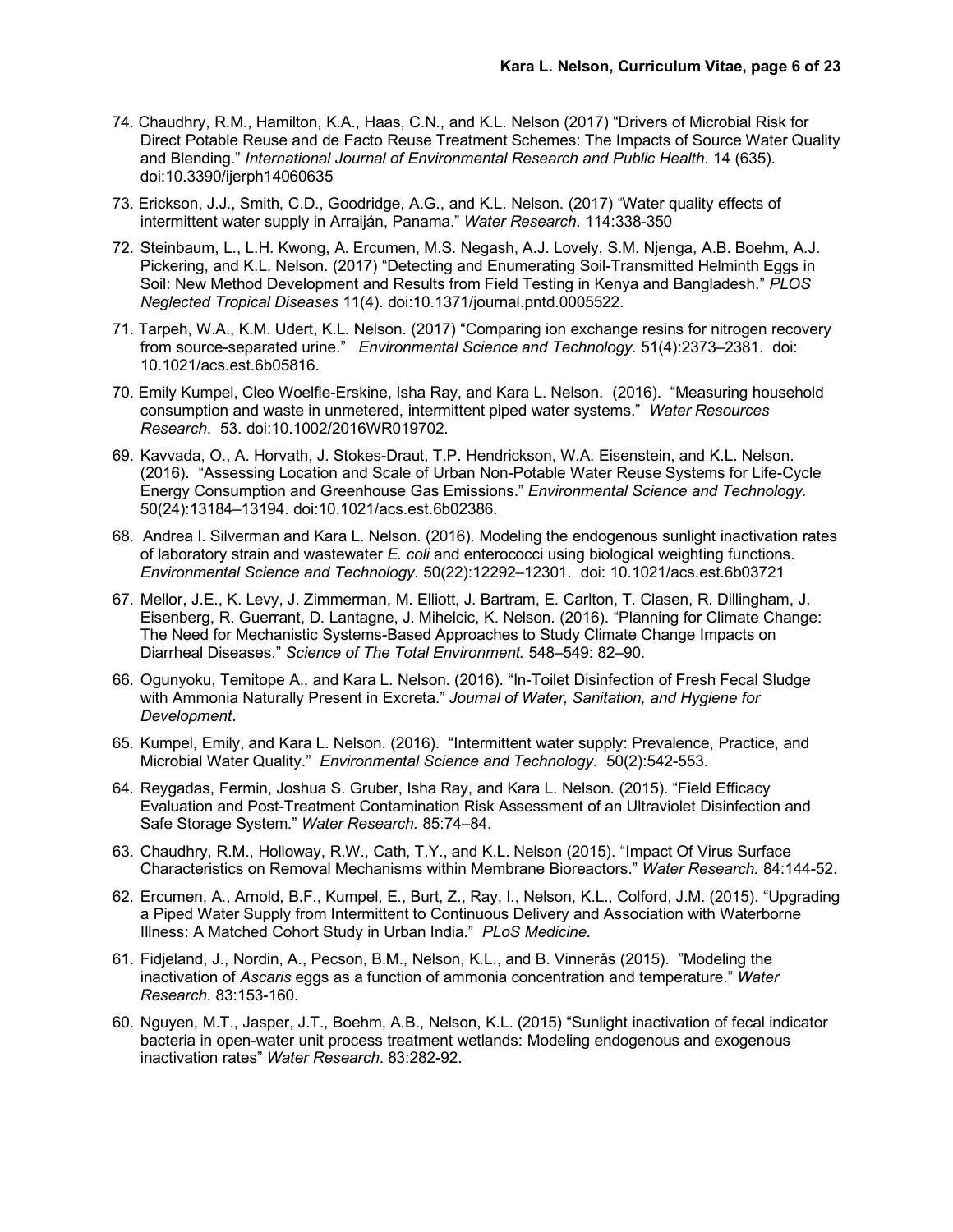- 59. Caroline Delaire, Case M. van Genuchten, Kara L. Nelson, Susan E. Amrose, Ashok J. Gadgil. (2015). "*E. coli* attenuation by Fe electrocoagulation in synthetic Bengal groundwater: the effect of pH and natural organic matter." *Environmental Science and Technology*. 49(16):9945-9953.
- 58. Hendrickson, T.P, Nguyen, M., Sukardi, M., Miot, A., Horvath, A., and K.L. Nelson. (2015). "Environmental Performance of a Building-Scale Wastewater Treatment and Non-potable Reuse System." *Environmental Science and Technology*. 49(17):10303–10311.
- 57. Chaudhry, R.M., K.L. Nelson and J.E. Drewes, (2015) "Mechanisms of Pathogenic Virus Removal In A Full-Scale Membrane Bioreactor." *Environmental Science and Technology*. 49(5):2815–2822.
- 56. Silverman, A.I., Nguyen, M.T., Schilling, I.E., Wenk, J., and Nelson, K.L. (2015) "Sunlight inactivation of viruses in open water unit process treatment wetlands: Modeling endogenous and exogenous mechanisms." *Environmental Science and Technology*. 49(5):2757–2766.
- 55. Mohanty, S.K., Cantrell, K.B., Nelson, K.L., and A.B. Boehm. (2014) "Efficacy of Biochar to Remove Escherichia Coli from Stormwater under Steady and Intermittent Flow." *Water Research.* 61:288–96.
- 54. Silverman, A.I., Akrong, M.O., Drechsel, P., and K.L. Nelson. (2014) On-farm treatment of wastewater used for vegetable irrigation: bacteria and virus removal in small ponds in Accra, Ghana. *Journal of Water Reuse and Desalination*. 4(4):276–86.
- 53. Nguyen, M.T., Silverman, A.I., Nelson, K.L. (2014) "Sunlight Inactivation of MS2 Coliphage in the Absence of Photosensitizers: Modeling the Endogenous Inactivation Rate Using a Photoaction Spectrum." *Environmental Science and Technology.* 48(7):3891–3898
- 52. Kumpel, E. and K.L. Nelson (2014) "Mechanisms affecting microbial water quality in an intermittent piped water supply." *Environmental Science and Technology*. 48(5):2766**−**2775.
- 51. M.B. Fisher, K.L. Nelson (2014) "Inactivation of *Escherichia coli* by Polychromatic Simulated Sunlight: Evidence for a Fenton Mechanism Involving Iron, Hydrogen Peroxide, and Superoxide." *Applied and Environmental Microbiology*. 80(3):935-942.
- 50. Kumpel, E. and K.L. Nelson (2013). "Comparing microbial water quality in an intermittent and continuous piped water supply". *Water Research.* 47(14):5176-5188.
- 49. J.E. Grebel, S.K. Mohanty, A.A. Torkelson, A.B. Boehm, C.P. Higgins, R.M. Maxwell, K.L. Nelson, D.L. Sedlak (2013). "Engineered Infiltration Systems for Urban Stormwater Reclamation." *Environmental Engineering Science*. 30(8): 437-454.
- 48. J.T. Jasper, M.T. Nguyen, Z.L. Jones, N.S. Ismail, D.L. Sedlak, J.O. Sharp, R.G. Luthy, A.J. Horne, K.L. Nelson (2013). "Unit Process Wetlands for Removal of Trace Organic Contaminants and Pathogens from Municipal Wastewater Effluent." *Environmental Engineering Science*. 30(8):421-436.
- 47. Gruber, J.S., Reygadas, F., Arnold, B.F., Ray, I., Nelson, K., and J. Colford (2013). "A stepped wedge, cluster-randomized trial of a household UV-disinfection and safe storage drinking water intervention in rural Baja California Sur, Mexico." *American Journal of Tropical Medicine and Hygiene*. 89(2):238-245.
- 46. Mohanty, S., Torkelson, A.A., Dodd, H., Nelson, K.L., and A.B. Boehm (2013). "Engineering solutions to improve the removal of fecal indicator bacteria by bioinfiltration systems during intermittent flow of stormwater." *Environmental Science and Technology.* 47(19):10791–10798.
- 45. Kadir, K. and K.L. Nelson (2014) "Sunlight mediated inactivation mechanisms of *Enterococcus faecalis* and *Escherichia coli* in clear water versus waste stabilization pond water." *Water Research.* 50:307-317.
- 44. Enger, K.S., Nelson, K.L., Rose, J.B., and J.S. Eisenberg (2013). "The joint effects of efficacy and compliance: A study of household water treatment effectiveness." *Water Research*. 47(3):1181-1190.
- 43. Silverman, A.I., Peterson, B.M., Boehm, A.B., McNeill, K., Nelson, K.L. (2013). "Sunlight Inactivation of Human Viruses and Bacteriophages in Coastal Waters Containing Natural Photosensitizers." *Environmental Science and Technology*. *47*(4):1870–1878.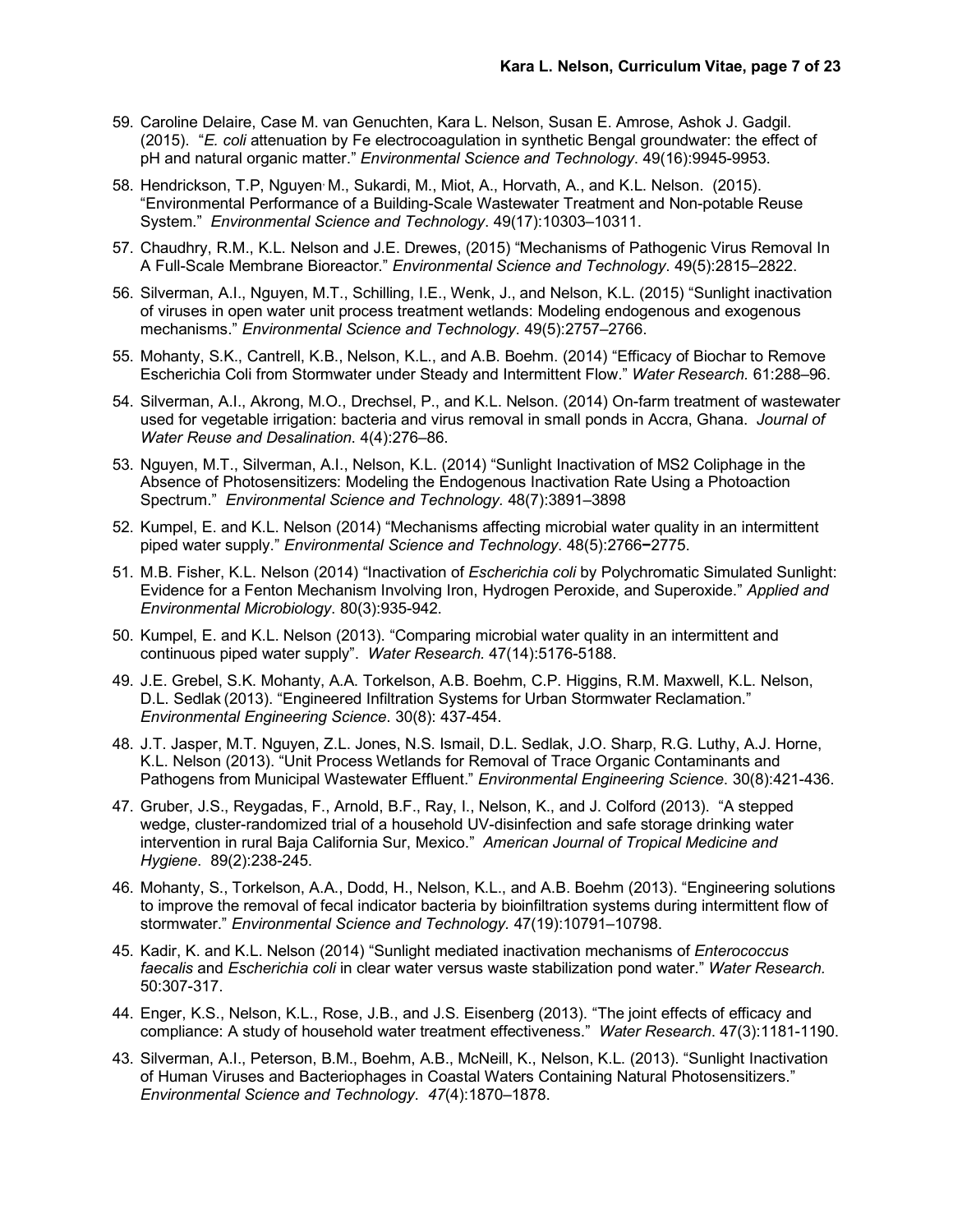- 42. Silverman, A. I., Akrong, M., Amoah, P., Drechsel, P., and K.L. Nelson. (2013). "Quantification of human norovirus GII, human adenovirus, and fecal indicator organisms in wastewater used for irrigation in Accra, Ghana." *Journal of Water and Health*. 11(3):473-488.
- 41. Raynal, M., Villegas, E.N., and K.L. Nelson (2012). "Enumeration of viable and non-viable larvated *Ascaris* eggs with quantitative PCR." *Journal of Water and Health*. 10(4):594-604.
- 40. L.M. Sassoubre, K.L. Nelson, A.B. Boehm (2012) "Mechanisms for photoinactivation of *Enterococcus faecalis* in seawater", *Applied and Environmental Microbiology*. 78(21):7776-7785.
- 39. A.A. Torkelson, A.K. da Silva, D.C. Love, J.Y. Kim, J.P. Alper, B. Coox, J. Dahm, P. Kozodoy, R. Maboudian, & K.L. Nelson (2012) "Investigation of quaternary ammonium silane-coated sand filter for the removal of bacteria and viruses from drinking water," *Journal of Applied Microbiology*. 113(5):1196-1207.
- 38. L.M. Sassoubre, D.C. Love, A.I. Silverman, K.L. Nelson and A.B. Boehm. (2012). "Comparison of enterovirus and adenovirus concentration and enumeration methods in seawater from Southern California, USA and Baja Malibu, Mexico." *Journal of Water and Health.* 10(3):419-430.
- 37. Enger, K., Nelson, K., Clasen, T., Rose, J., and J.N.S. Eisenberg. (2012). "Linking quantitative microbial risk assessment and epidemiological data: Informing safe drinking water trials in developing countries." *Environmental Science and Technology. 46* (9): 5160–5167.
- 36. Clasen, T., Fabini, D.; Boisson, S., Taneja, J., Song, J., Aichinger, E., Bui, A., Dadashi, S., Schmidt, W.P., Burt, Z., Nelson, K (2012) "Making sanitation count: Developing and testing a device for assessing latrine use in low-income settings." *Environmental Science and Technology,* 46(6):3295- 3303.
- 35. Levy, K., Nelson, K. L., Hubbard, A. E., and Eisenberg, J. N. S. (2011). "Rethinking indicators of microbial drinking water quality for health studies in tropical developing countries: Case study in Northern Coastal Ecuador." *American Journal of Tropical Medicine and Hygiene*. 86(3):499-507. doi.org/10.4269/ajtmh.2012.11-0263.
- 34. Fisher, M.B., Iriarte, M., and K.L. Nelson (2011). "Solar water disinfection (SODIS) of Escherichia coli, Enterococcus spp., and MS2 coliphage: Effects of additives and alternative container materials." *Water Research*, 46(6):1745-1754. doi.org/10.1016/j.watres.2011.12.048.
- 33. Fisher, M. B., Love, D. C., Schuech, R., & Nelson, K. L. (2011). "Simulated sunlight action spectra for inactivation of MS2 and PRD1 bacteriophages in clear water." *Environmental Science and Technology*, *45*(21):9249–9255. doi:10.1021/es201875x
- 32. Kim, J.Y., Lee, C., Love, D.C., Sedlak, D.L., Yoon, J., and K.L. Nelson (2011) "Inactivation of MS2 coliphage by ferrous ion and nanoparticulate zero-valent iron nanoparticles." *Environmental Science and Technology*, 45(16):6978-6984.
- 31. Kim, J.Y., Park, H.J., Lee, C., Nelson, K. L., Sedlak, D., and J. Yoon (2010) "Inactivation of *Escherichia coli* by nanoparticulate zerovalent iron and ferrous ion." *Applied and Environmental Microbiology*, 76(22):7668-7670.
- 30. Drake, J., Carpenter, E., Cousins, M., Nelson, K., Guido-Zarate, A., Loftin, K. (2010) "Effects of light and nutrients on seasonal phytoplankton succession in a temperate eutrophic coastal lagoon." *Hydrobiologia*, 654:177-192
- 29. Love, D.C., Silverman, A.S., and K.L. Nelson (2010) "Human virus and bacteriophage inactivation in clear water by simulated sunlight compared to bacteriophage inactivation at a southern California Beach." *Environmental Science and Technology,* 44 (18):6965–6970.
- 28. Wang, D., Silkie, S.S., Nelson, K.L., and Wuertz, S. (2010) "Estimating true human and animal host source contribution in quantitative microbial source tracking using the Monte Carlo method." *Water Research*, 44(16):4760-75.
- 27. Kim, J.Y., Lee, C., Sedlak, D.L., Yoon, J., and K. L. Nelson (2010) "Inactivation of MS2 by Fenton's Reagent." *Water Research*. 44: 2647–2653.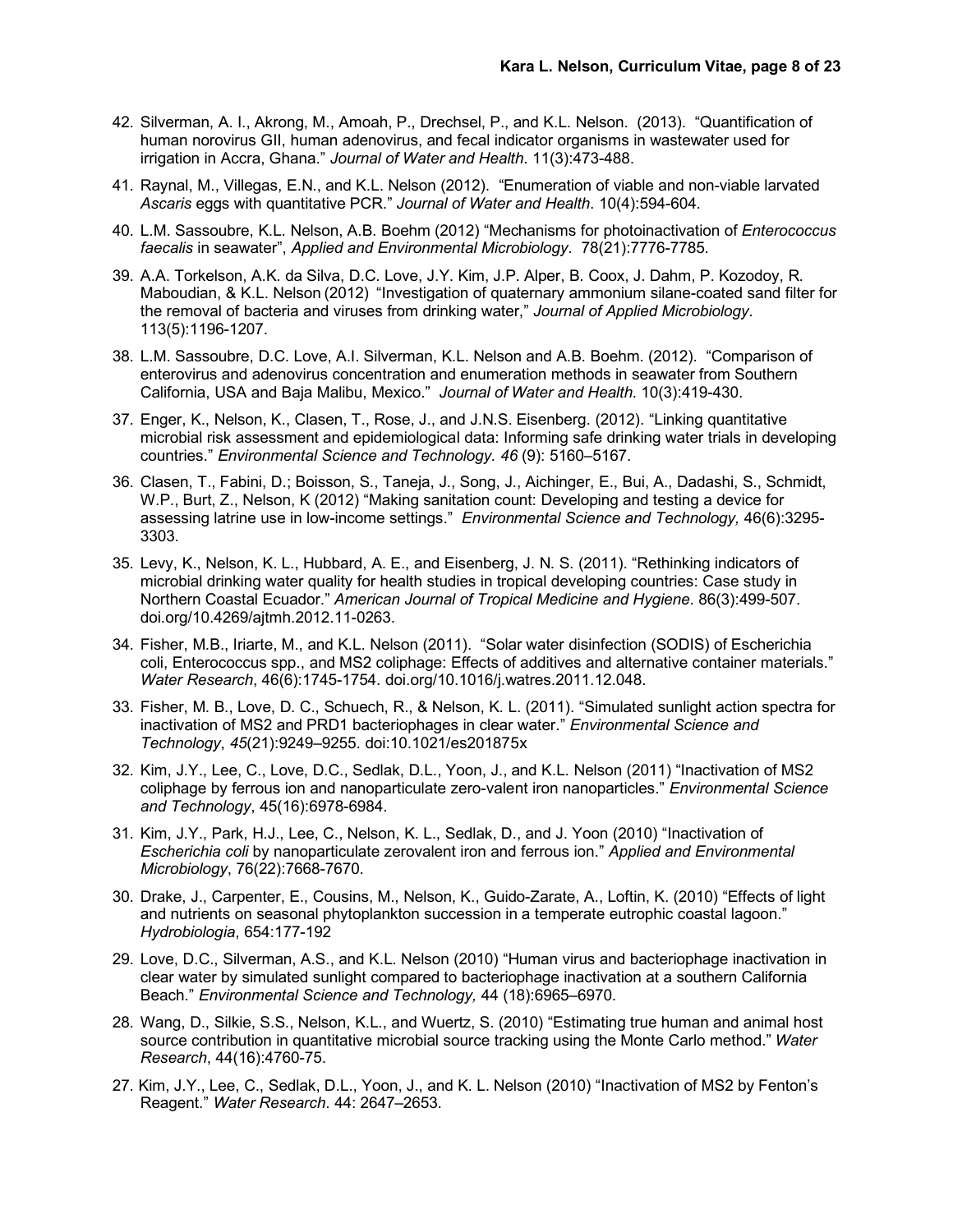- 26. Boehm, A.B., Yamahara, K.M., Love, D.C., Peterson, B.M., McNeill, K., and K.L. Nelson (2009) "Covariation and photoinactivation of traditional and novel indicator organisms and human viruses at a sewage-impacted marine beach." *Environmental Science & Technology*. 43(21):8046-8052.
- 25. Silkie, S.S. and K.L. Nelson (2009) "Concentrations of host-specific and generic fecal markers measured by quantitative PCR in raw sewage and fresh animal feces." *Water Research*, 43 (19):4860-4871.
- 24. Murray, A., Ray, I., and K.L. Nelson (2009) "An innovative sustainability assessment for urban wastewater infrastructure and its application in Chengdu, China." *Journal of Environmental Management* 90(11):3553-3560.
- 23. Levy, K., Hubbard, A. E., Nelson, K. L., and Eisenberg, J. N. S. (2009). "Drivers of water quality variability in Northern coastal Ecuador." *Environmental Science & Technology*, 43(6):1788-1797.
- 22. K.L. Nelson and A. Murray (2008) "Sanitation for Unserved Populations: Technologies, Implementation Challenges, and Opportunities." *Annual Review of Environment and Resources*, 33:119-151.
- 21. Levy, K., Nelson, K. L., Hubbard, A., and Eisenberg, J. N. S. (2008). "Following the water: A controlled study of drinking water storage in northern coastal Ecuador." *Environmental Health Perspectives*, 116(11):1533-1540.
- 20. Lee, C., J.Y. Kim, W.I. Lee, K.L. Nelson, J. Yoon, and D. Sedlak (2008) "Bactericidal effect of zerovalent iron nanoparticles on *Escherichia coli*." *Environmental Science & Technology,* 42(13):4927- 4933.
- 19. Murray, A., A. Horvath, and K.L. Nelson. (2008) "Hybrid life-cycle environmental and cost inventory of sewage sludge treatment and end use scenarios: A case study from China." *Environmental Science & Technology,* 42(9):3163-3169.
- 18. Silkie, S.S., Tolcher, M.P., and K.L. Nelson. (2008) "Reagent decontamination to eliminate false positives in *E. coli* qPCR." *Journal of Microbiological Methods*, 72(3):275-282.
- 17. Williams, G.J., B. Sheikh, R.B. Holden, T.J. Kouretas, and K.L. Nelson (2007) "The impact of increased loading rate on granular media, rapid depth filtration of wastewater" *Water Research*, 41(19):4535-4545.
- 16. Brownell, S.A., A.R. Chakrabarti, F.M. Kaser, L.G. Connelly, R.L. Peletz, F. Reygadas, M.J. Lang, D. Kammen, and K.L. Nelson (2008). "Assessment of a low-cost, point-of-use, ultraviolet water disinfection technology." *Journal of Water and Health*, 6(1):53-65.
- 15. Fisher, M.B., C. Keenan, K.L. Nelson, and B.M Voelker (2008) "Speeding up solar disinfection (SODIS): Effects of hydrogen peroxide, temperature, pH, and copper plus ascorbate on the photoinactivation of *E. coli*" *Journal of Water and Health*, 6(1):35-51.
- 14. Kohn, T., M. Grandbois, K. McNeill, and K.L. Nelson (2007) "Association with natural organic matter enhances the sunlight-mediated inactivation of MS2 coliphage by singlet oxygen" *Environmental Science & Technology*, 41(13); 4626-4632.
- 13. Pecson, B.M., J.A. Barrios, B.E. Jimenez, and K.L. Nelson. (2007). "The effects of temperature, pH, and ammonia concentration on the inactivation of *Ascaris* eggs in sewage sludge." *Water Research*, 41:2893-2902.
- 12. Kohn, T. and K.L. Nelson (2007) "Sunlight-mediated inactivation of MS2 coliphage via exogenous singlet oxygen produced by sensitizers in natural waters" *Environmental Science & Technology*, 41(1): 192-197.
- 11. Pecson, B.M., J.A. Barrios, D.R. Johnson, and K.L. Nelson. (2006) "A real-time PCR method for quantifying viable *Ascaris* eggs using the first internally-transcribed spacer region of rDNA". *Applied and Environmental Microbiology*, 72(12): 7864-7872.
- 10. Brownell, S.A., and K.L. Nelson (2006). "Inactivation of single-celled *Ascaris suum* eggs by lowpressure ultraviolet radiation." *Applied and Environmental Microbiology*, 72(3): 2178-2184.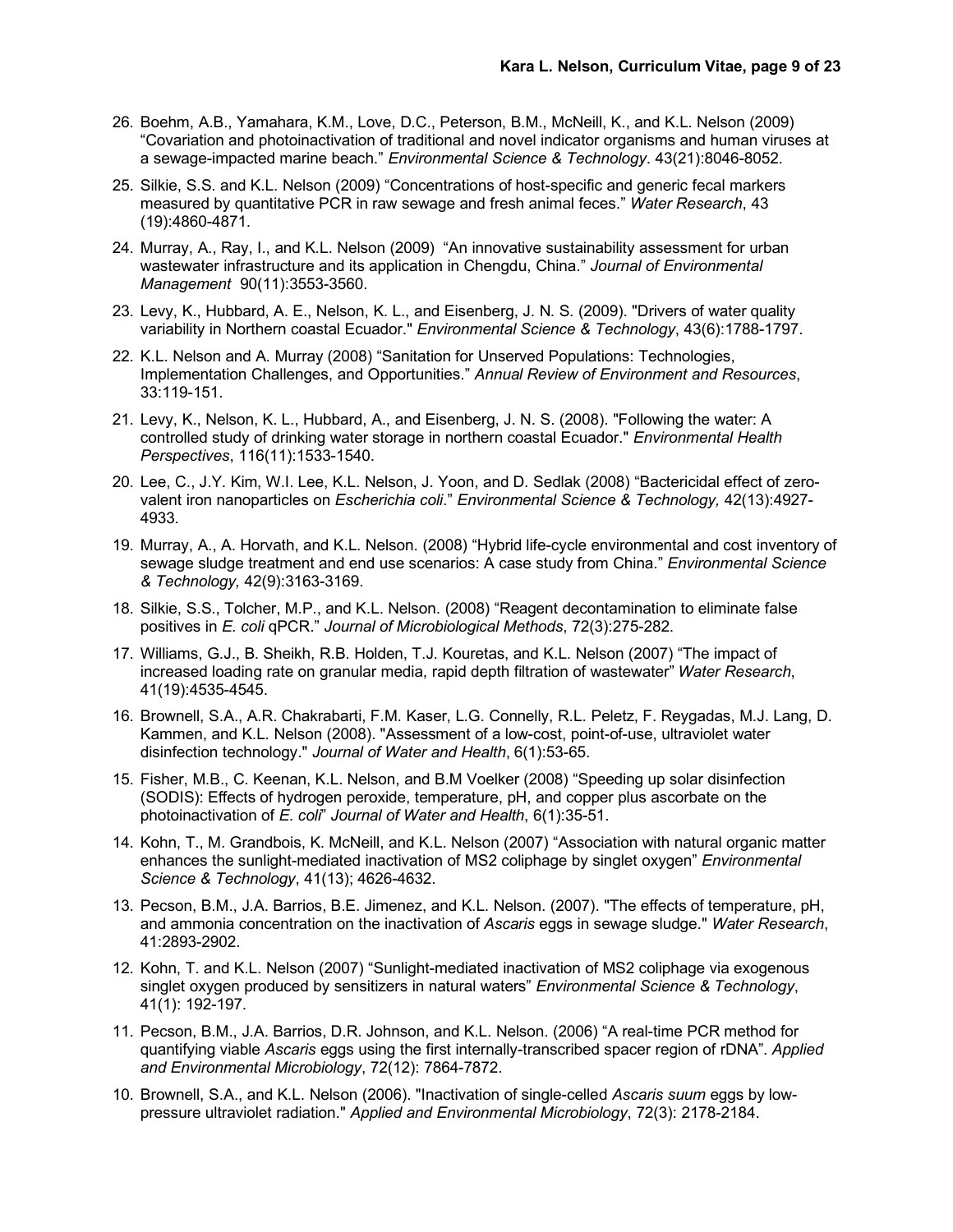- 9. Pecson, B.M., and K.L. Nelson. (2005). "Inactivation of *Ascaris suum* eggs by ammonia." *Environmental Science & Technology*, 39:7909-7914.
- 8. Nelson, K.L., B. Jiménez, G. Tchobanoglous, and J.L. Darby. (2004). "Sludge accumulation, characteristics, and pathogen inactivation in four primary wastewater stabilization ponds in central Mexico." *Water Research*, 38(1):111-127.
- 7. Nelson, K.L. (2003). "Concentrations and inactivation of *Ascaris* eggs and pathogen indicator organisms in wastewater stabilization pond sludge." *Water Science and Technology*, 48(2):89-95*.*
- 6. Huffman, D.E., K.L. Nelson, and J.B. Rose. (2003). "Calicivirus An emerging contaminant in water: State of the art." *Environmental Engineering Science*, 20(5):503-515*.*
- 5. Nelson, K.L., and J. L. Darby. (2002). "Determination of the inactivation rate of *Ascaris* eggs in wastewater stabilization pond sludge using dialysis chambers and sludge cores." *Water Environment Research*, 74(4):362-369.
- 4. Nelson, K.L., and J. L. Darby. (2001). "Inactivation of viable *Ascaris* eggs by reagents during enumeration." *Applied and Environmental Microbiology*, 67(12):5453-5459.
- 3. Nelson, K.L. (2000) "Ultraviolet light disinfection of wastewater stabilization pond effluents and the impact of particles with embedded coliform bacteria." *Water Science and Technology* 42(10-11):165- 170.
- 2. Nelson, K.L. and B. Jiménez (2000) "Sludge accumulation, properties, and degradation in a Mexican wastewater stabilization pond." *Water Science and Technology* 42(10-11):231-236.
- 1. Mix, A.C., N.G. Pisias, R. Zahn, W. Rugh, C. Lopez and K.L. Nelson, "Carbon-13 in Pacific Deep and Intermediate Waters, 0-370 KA: Implications for Ocean Circulation and Pleistocene CO 2 " *Paleoceanography*, 1991, Vol. 6, No. 2, pp. 205-226.

#### **REPORTS, BOOK CHAPTERS, NON-PEER-REVIEWED ARTICLES**

Menu B. Reddy, Megan H. Plumlee, Rose S. Kantor, Kara L. Nelson, Scott E. Miller, Lauren C. Kennedy, Blake W. Stamps, John R. Spear, Nur A. Hasan, Rita R. Colwell. "High-throughput DNA sequencing to profile microbial water quality of potable reuse." *Water Online*, January 24, 2018. https://www.wateronline.com/doc/high-throughput-dna-sequencing-to-profile-microbial-water-quality-ofpotable-reuse-0001

Olivieri, A.; Crook, J.; Anderson, M.; Bull, R.; Drewes, J.; Haas, C.; Jakubowski, W.; McCarty, P.; Nelson, K.; Rose, J.; Sedlak, D.; Wade, T. Expert Panel Final Report: Evaluation of the Feasibility of Developing Uniform Water Recycling Criteria for Direct Potable Reuse; National Water Research Institute for the State Water Resources Control Board: Sacramento, CA, 2016.

Erickson, J. and K.L. Nelson (2016) Investigation of the Effects of Intermittent Drinking Water Supply to Improve Operation and Infrastructure Investment Strategies, Inter-American Development Bank, Report #ATN/OC-14360-RG. [Also in published in Spanish as Investigación de los Efectos del Suministro Intermitente de Agua Potable en la Calidad de Agua y la Infraestructura.]

Ray, I., Burt, Z. and K. Nelson (2016) Toward Gender Equality Through Sanitation. United Nations Discussion Paper.

Nelson, K.L., Williams, G., Sheikh, B., Holden, B., Crook, J., Cooper, R.C. (2010). Filter Loading Evaluation for Reuse; Final Project Report. WateReuse Foundation. Project number WRF-02-003.

Kone, D., Cofie, O.O., and K. Nelson (2010) "Low-cost options for pathogen reduction and nutrient recovery from faecal sludge." In Wastewater Irrigation and Health: Assessing and Mitigating Risk in Low-Income Countries. Eds P. Drechsel, C.A. Scott, L. Raschid-Sally, M. Redwood, and A. Bahri. Earthscan, London, p. 171-188.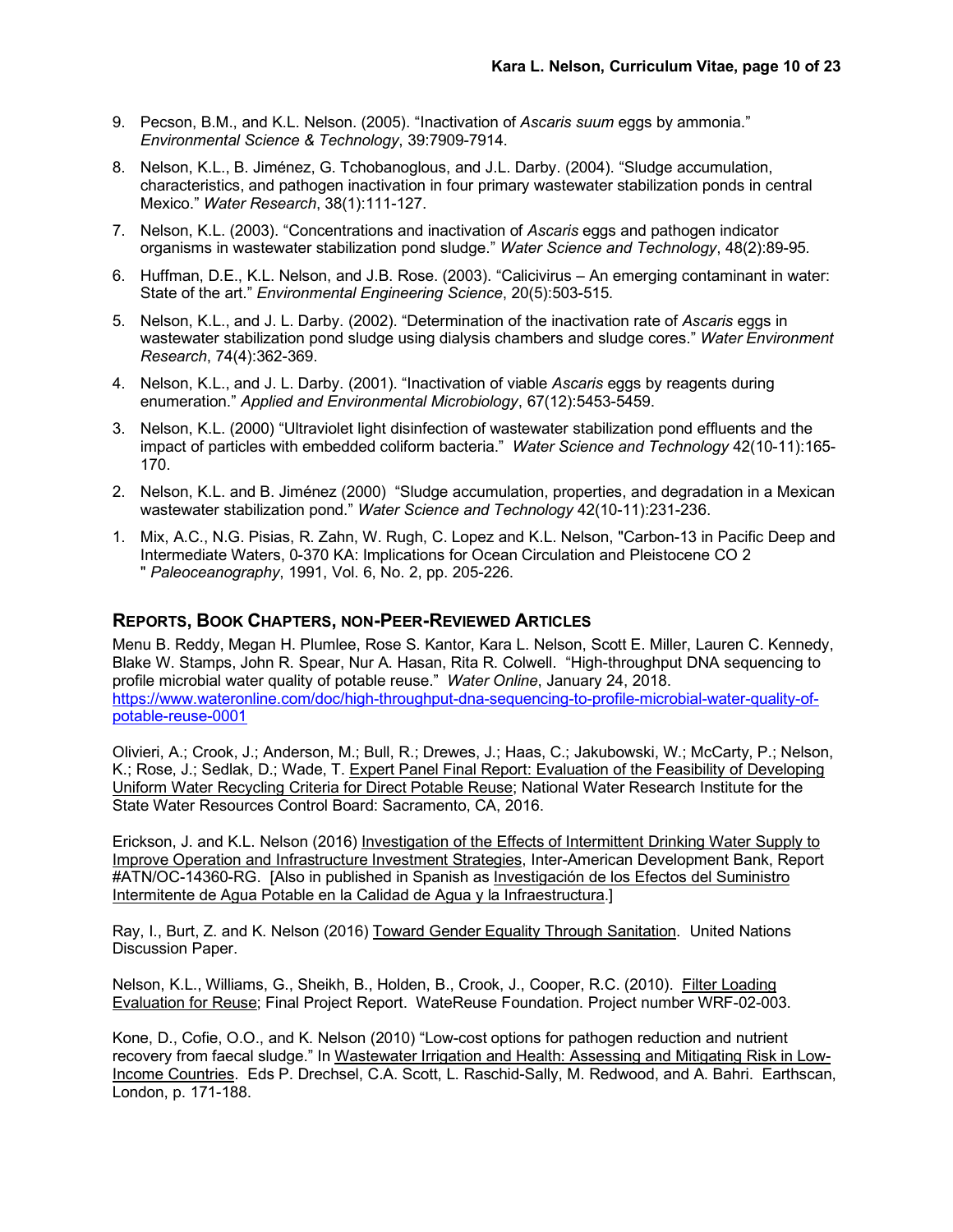Silkie, S.S. and K.L. Nelson (2008) "Assessment of Nutrient Enrichment in Rodeo and Tennessee Valley Watersheds: A Mass Balance Approach to Nutrient Source Tracking," Report to National Park Service, Golden Gate Recreation Area.

M. Lang, F. Kaser, F. Reygadas, K. Nelson, D.M. Kammen. (2006). "Meeting the need for safe drinking water in rural Mexico through point-of-use treatment." Policy Paper Series, Center for Latin American Studies, U.C. Berkeley, Berkeley.

Nelson, K.L. (2005). "Small and Decentralized Systems for Wastewater Treatment and Reuse." in Water Conservation, Reuse and Recycling: Proceedings of an Iranian-American Workshop, National Research Council, The National Academies Press, Washington, D.C., 54-66.

#### **INVITED PRESENTATIONS**

"A Healthy Innovation Ecosystem for Onsite Non-potable Water Systems," National Blue Ribbon Commission for Onsite Non-potable Water Systems, organized by U.S. Water Alliance and The Water Research Foundation, Seattle, WA, June 6-7.

"Challenges to non-grid water and sanitation solutions: Technical Perspective," Invited talk at International Workshop on Non-grid Solutions for the Future of Urban Water Management, organized by Eawag, Monte Verità, Switzerland, March 2018.

"Drivers and Impediments to Use of Recycled Water in Agriculture," Invited talk at Agricultural Water Reuse Workshop, organized by Water Research Foundation and California State Water Resources Control Board, Sacramento, CA, January 2018.

"Closing the nitrogen loop with source-separation of human waste." Invited seminar, Environmental Engineering, U.C. Davis, October 2017.

"Rethinking safe drinking water: Insights from studying intermittent water supplies (IWS) in India and Panama and direct potable reuse (DPR) in the United States." Invited seminar, Environmental and Water Resources Engineering, University of Michigan, April 2017.

"Water Systems of the Future: Innovations in Water Reuse and Resource Recovery" Distinguished Lecture, Biological and Environmental Science and Engineering, King Abdullah University of Science and Technology, Saudia Arabia, 26 March, 2017.

"Innovative Water Reuse Practices in California," Invited Panelist, Water Availability in California, Berkeley Energy and Resources Collaborative, Goldman School of Public Policy, U.C. Berkeley, October 26, 2016.

"Closing the nitrogen loop with source-separation of human waste." Invited seminar, Environmental Science Policy and Management, U.C. Berkeley, October 20, 2016.

"State of the Science Panel", Statewide Water Reuse Forum, Governor Edmund G. Brown Jr.'s Office of Planning and Research Sacramento, CA, 16 September, 2016.

"El suministro intermitente de agua potable: *Lecciones de un estudio de caso en Arraiján, Panamá*," (Intermittent water supply: Lessons from a case study in Arraiján, Panama), with John Erickson. Invited presentation to Instituto de Acueductos y Alcantarillados Nacionales (National Institute of Aquaducts and Sewers), Panama City, Panama, June 15, 2016.

"El suministro intermitente de agua potable: *Lecciones de un estudio de caso en Arraiján, Panamá*," (Intermittent water supply: Lessons from a case study in Arraiján, Panama), with John Erickson. Invited presentation at City of Knowledge, INDICASAT, Panama, June 14, 2016.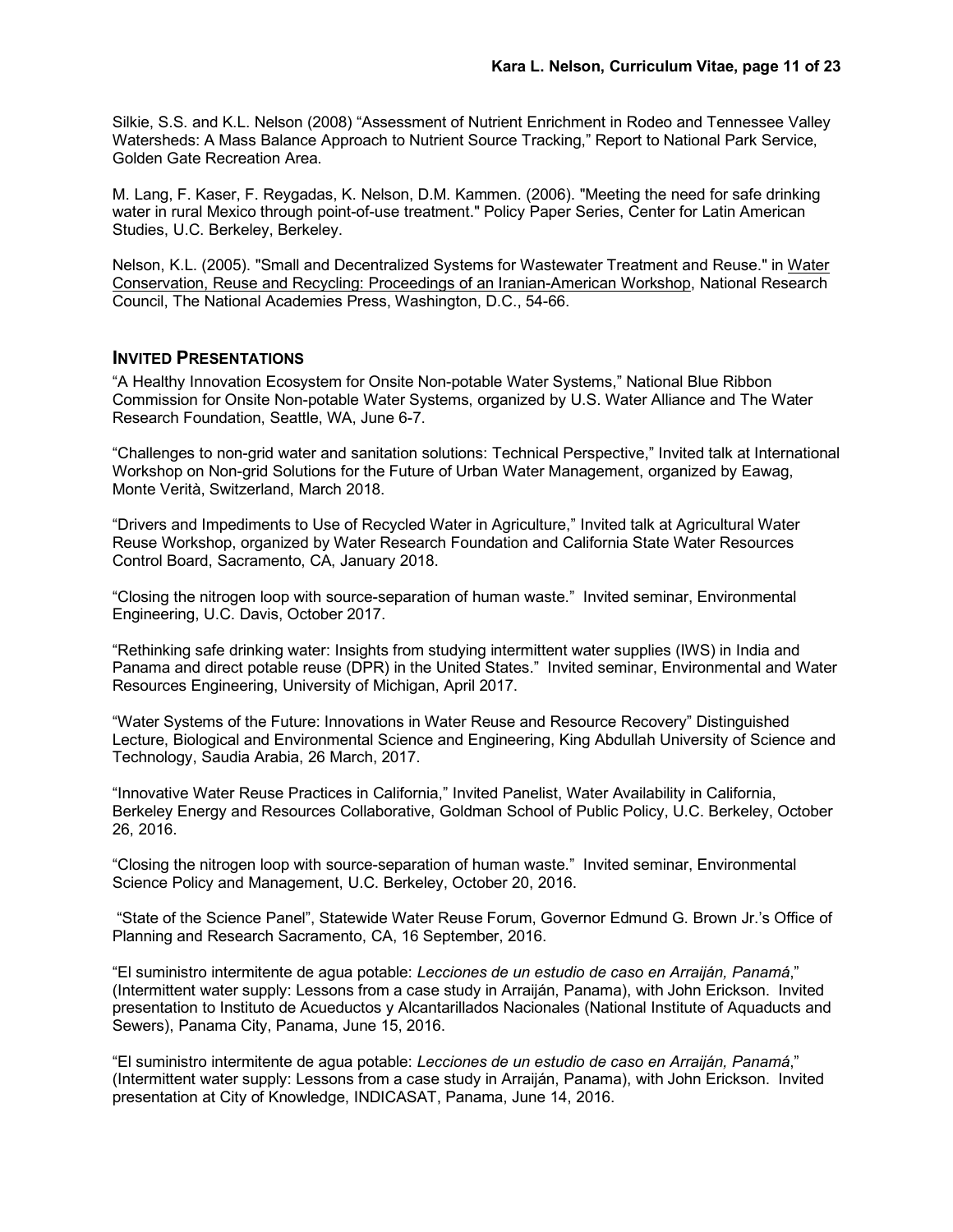"El suministro intermitente de agua potable: *Lecciones de un estudio de caso en Arraiján, Panamá*," (Intermittent water supply: Lessons from a case study in Arraiján, Panama), with John Erickson. Invited presentation at Inter-American Development Bank, Washington, D.C., May 19, 2016.

"Rethinking safe drinking water: Insights from studying intermittent water supplies (IWS) in India and Panama and direct potable reuse (DPR) in the United States," Invited Seminar, Cornell University, April 21, 2016.

"Current Perspective and Challenges for Pathogen Control in Waste Stabilization Ponds," Opening Plenary Talk for 11th IWA Specialist Group Conference in Wastewater Pond Technologies, Leeds University, UK, 21-23 March, 2016.

"Decentralized approaches for wastewater management, water reuse, and nutrient recovery," Invited Seminar, University of Southern California, November 13, 2016.

"Solar disinfection of viruses and bacteria in an open-water wetland: Mechanisms, monitoring, and modeling," Invited presentation at IUVA Research Frontiers Conference, Leeuwarden, Netherlands, May 19-21, 2015.

"Global perspectives on wastewater reuse: Contrasting Ghana, India and the United States," Invited Seminar, Technical University of Munich, Chair of Urban Water Systems Engineering, April 27, 2015.

"Microbial water quality in distribution systems: Contrasts between intermittent water supply (IWS) in India and Panama with direct potable reuse (DPR) in the United States," Invited seminar at Swiss Federal Institute of Aquatic Science and Technology, March 31, 2015.

"Innovations in Natural treatment systems and reuse, " Seminar on Resource Recovery from Wastewater, University of Leeds, Leeds, UK, February 11, 2015.

"Reinventando la Infraestructura para el Manejo del Agua en Ambientes Urbanos" (Reinventing infrastructure for the management of water in urban environments), Public Forum on Treatment of Wastewater, Cali, Colombia, December 4, 2014.

"Are Existing Sanitation Technologies Workable and Appropriate for Urban Areas (in Latin America and Africa)?" Invited presentation at workshop "Bridging Science and Policy to Enhance Urban Water Security in Africa and the Americas". US National Academy of Science, Inter-American National Academy of Sciences (IANAS), Network of African Academies of Sciences (NASAC), Rosenberg International Forum on Water Policy, Panama City, October 16-17, 2014.

"Waste Stabilization Ponds: Innovations, Research, and Education," Keynote Presentation at 10th IWA Wastewater Pond Technology Specialist Conference, Cartagena, Colombia, August 21, 2013.

"Impact evaluation for switching from intermittent to 24x7 water supply in Hubli-Dharwad, India," Invited presentation at Indian Council for Research on International Economic Relations, New Delhi, July 26, 2013. [Co-authors: Emily Kumpel, Ayse Ercumen, Zach Burt]

"Impact evaluation for switching from intermittent to 24x7 water supply in Hubli-Dharwad, India," Invited presentation at the World Bank, New Delhi, July 25, 2013. [Co-authors: Emily Kumpel, Ayse Ercumen, Zach Burt]

"An evaluation of intermittent versus 24x7 water supply in Hubli-Dharwad, India," Invited presentation at the Indian Institute of Science, Bangalore, July 19, 2013. [Co-authors: Emily Kumpel, Ayse Ercumen, Zach Burt].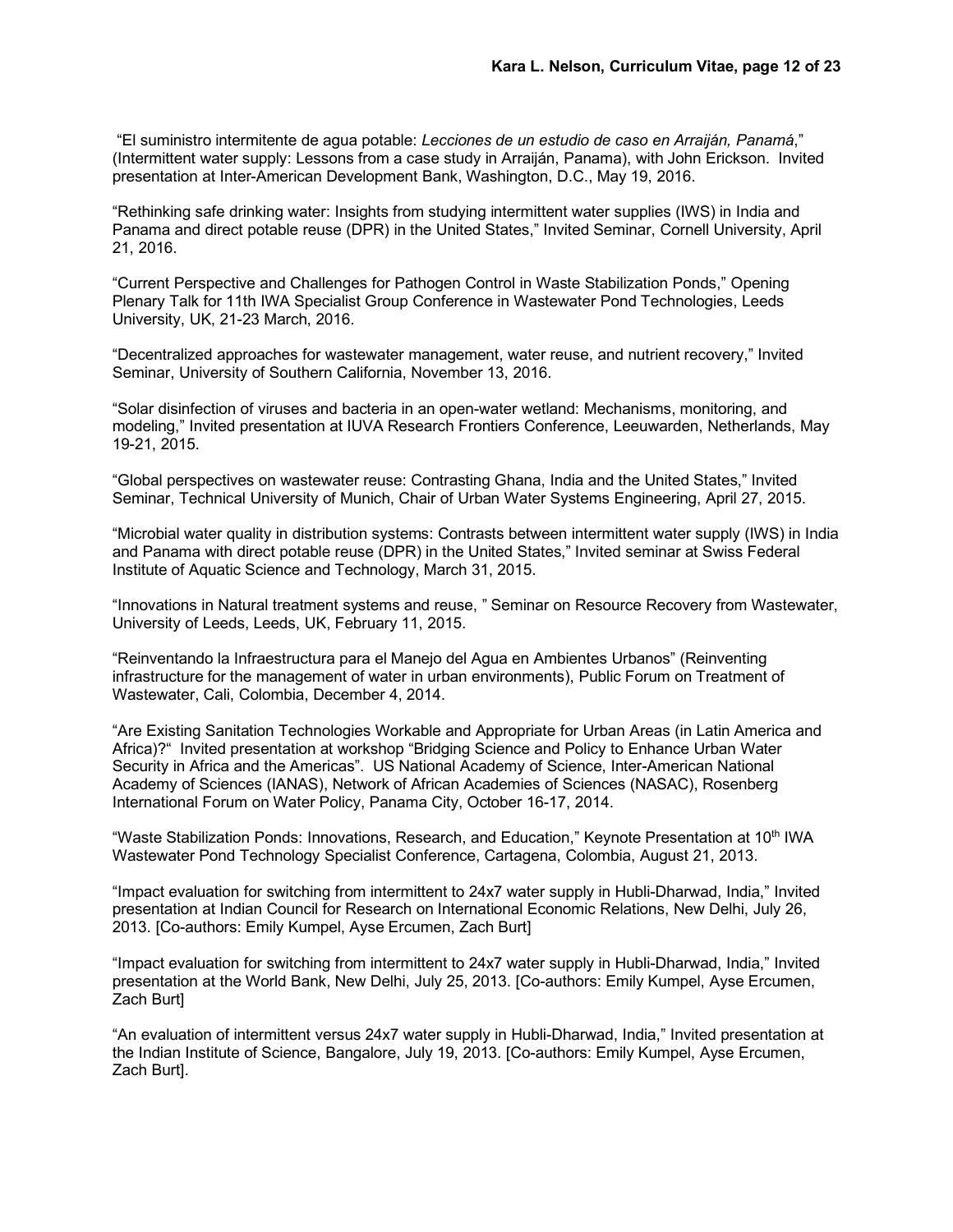"Water quality impacts of intermittent water supply in Hubli-Dharwad, India," Invited presentation at the Inter-American Development Bank, Washington, D.C., November 12, 2012. [Co-author: Emily Kumpel]

"Reinventing America's Urban Water Infrastructure – Tailored water for distributed non-potable and potable reuse." Invited Plenary Talk at IWA Leading Edge Technologies Conference, Brisbane, Australia, June 3-7, 2012. [Co-authors: Jörg Drewes, Tzahi Cath, Junko Munakata-Marr, Bernd Leinauer, Ana Lucia Prieto, Ryan Hollaway, Dave Vuono, Rabia Chaudhry, Elena Sevostianova.]

"Urban water infrastructure in India," Invited speaker at IIT Kharagpur-UCB Joint Workshop on Sustainable Water Infrastructure, Indian Institute of Technology, Kharagpur, India, January 10-11, 2012.

"Reducing pathogen risks in drinking water in the developing world from the household to the city scale," Invited seminar, Department of Civil Engineering and Environmental Science, University of Oklahoma, January 27, 2012.

"Predicting the health impact of household water treatment," Invited presentation at the WHO Household Water Treatment and Safe Storage Annual Network Meeting, University of North Carolina, October 3, 2011. [Co-authors: Joe Eisenberg, Kyle Enger]

Panel on CAREER Awards, Invited participant, Association of Environmental Engineering and Science Professors Education and Research Conference, University of South Florida, Tampa, FL, July 10-12, 2011.

"Sunlight-mediated inactivation of pathogens in water," Invited seminar, Swiss Federal Institute of Aquatic Science and Technology, June 9, 2011.

"Sunlight-mediated inactivation of pathogens in water," Invited seminar, Department of Chemical and Environmental Engineering, University of California, Riverside, April 29, 2011.

"Wastewater irrigation of food crops: A global perspective," Invited seminar, Department of Civil and Environmental Engineering, Stanford University, December 3, 2010.

"Sunlight inactivation of pathogens, in the context of Waste Stabilization Ponds and SODIS," Invited speaker at "Sanitation and health in an international perspective," Swedish University of Agricultural Sciences, Department of Energy and Technology, Uppsala, Sweden, October 29, 2010.

"From small to large scale: How do the hygienic requirements change?" Invited presentation at Workshop on Hygienic Risks of Sanitation Systems, Water, Health and Development Conference, University of North Carolina, Chapel Hill, October 24, 2010.

"Perceived vs. Actual Risks: Greywater, Pathogens. and Public Health," Invited presentation at the Fourth Bay Area Greywater Roundtable, Greywater Alliance, EBMUD Headquarters, Oakland, September 20, 2010.

"Sunlight-mediated inactivation of pathogens in water," Invited seminar, Department of Civil and Environmental Engineering, University of California, Los Angeles, February 16, 2010.

"Low-cost household water treatment for pathogens", Invited speaker at Transitioning Technologies from Labs to Least Developed Countries Workshop, Rice 360°, Rice University, November 6, 2009.

"Sunlight-mediated inactivation of pathogens in water," Invited seminar, Department of Civil and Environmental Engineering, Rice University, November 6, 2009.

"Designing for reuse: Pathogen removal and inactivation mechanisms," International Expert Consultation on Wastewater Irrigation: Consumer health risk assessment, on-farm and off-farm options for health risk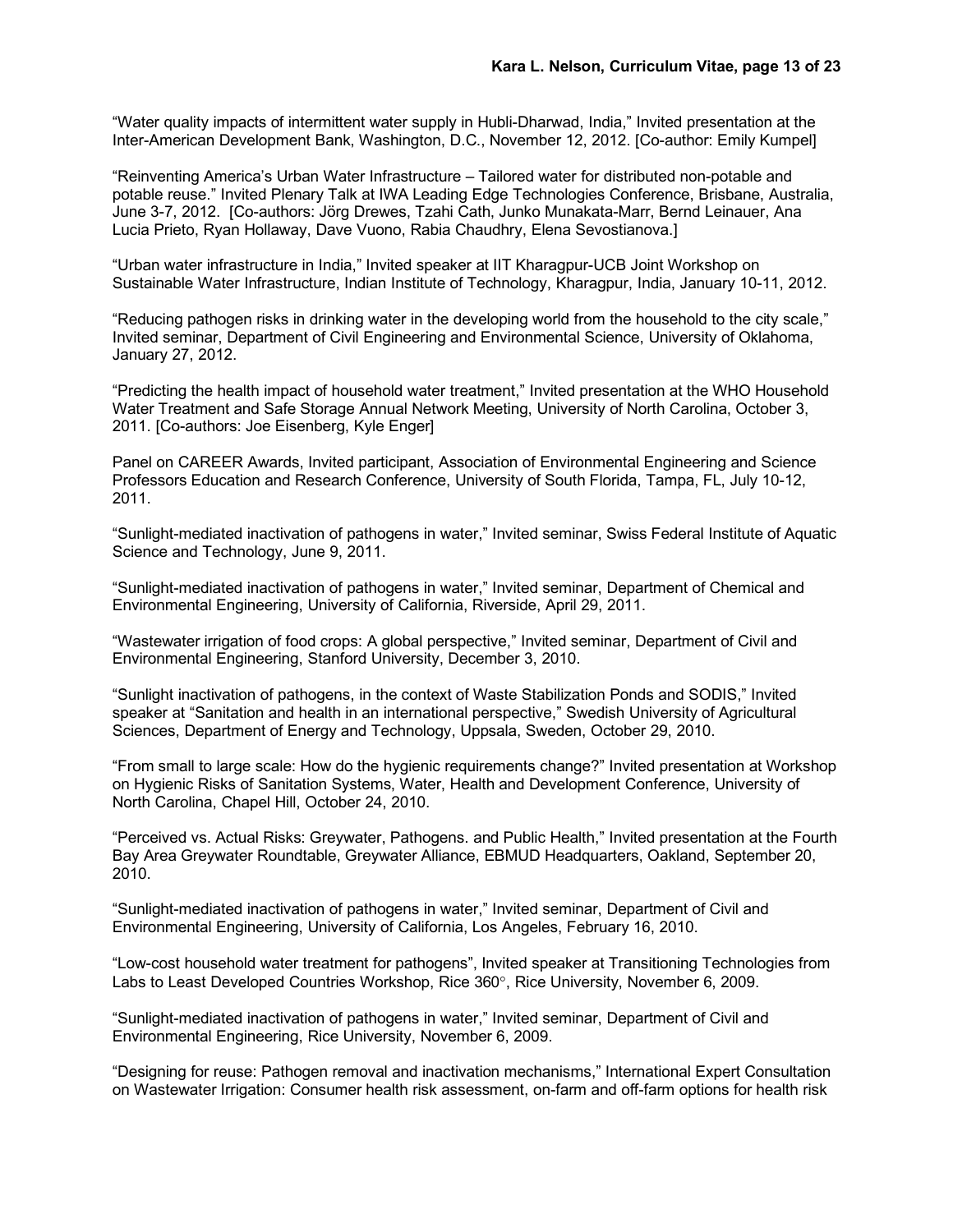mitigation, and participatory wastewater governance in low-income countries, International Water Management Research Institute, Accra, Ghana, Oct 6-9, 2009.

"Sunlight-mediated inactivation of pathogens in water," Invited seminar, WaterCampws (NSF STC), University of Illinois, Champaign-Urbana, April 13, 2007.

"Sunlight-mediated inactivation of pathogens in water," Invited seminar, Department of Chemical and Environmental Engineering, Yale University, April 11, 2007.

"Sunlight-mediated inactivation of pathogens in water," Invited seminar, Environmental Sciences and Engineering, University of North Carolina, Chapel Hill, April 10, 2007.

"Sunlight-mediated inactivation of pathogens in water," Invited seminar, Department of Civil and Environmental Engineering, Stanford University, May 12, 2006.

"Small and decentralized treatment systems in water conservation and reuse," Invited lecture at National Academy of Science Joint Iranian-United States Symposium on Water Resources, Tunis, Tunisia, December 10, 2003.

"Challenges in water and biosolids reuse," Invited seminar, Department of Civil and Environmental Engineering, U.C. Davis, March 3, 2003.

"El UV Tube: Una tecnologia de disinfection de bajo costo," (The UV Tube: A low-cost water disinfection technology), Invited seminar at the Mexican Institute for Water Technology, Juitepec, Mexico, January 8, 2003.

#### **CONFERENCE PRESENTATIONS**

R. Kantor, S. Miller, L. Kennedy, K.L. Nelson "The limitations of common molecular techniques for water reuse microbiology", AWWA International Symposium on Potable Reuse, Austin, TX, Jan 22-23, 2018.

L. Kennedy, S. Miller, R. Kantor, K.L. Nelson "Flow cytometry as a practical tool to assess microbial water quality," AWWA Water Quality Technology Conference, Portland, OR, Nov 12-16, 2017.

W. Tarpeh, O. Kavvada and K.L. Nelson "Household ion exchange cartridges for nitrogen recovery from urine", WEFTEC, Chicago, IL, Sept 30 – Oct 3, 2017.

W. Tarpeh, I. Wald, and K.L. Nelson "Evaluating decentralized ion exchange for nitrogen recovery from urine", WEFTEC, Chicago, IL, Sept 30 – Oct 3, 2017.

S. Miller, L. Kennedy, R. Kantor, R. Rodriguez, K.L. Nelson "Microbiology of DPR systems: Insights from pilot-scale research using flow cytometry and high-throughput sequencing", WEFTEC, Chicago, IL, Sept 30 – Oct 3, 2017.

K. Nelson, B. Sheikh, A. Thebo "State of Agricultural Water Reuse: Impediments and Incentives", WEFTEC, Chicago, IL, Sept 30 – Oct 3, 2017.

S. Miller, L. Kennedy, R. Kantor, K.L. Nelson "Insights from Pilot-Scale Research using Flow Cytometry and High-Throughput Sequencing", IWA International Conference on Water Reclamation and Reuse", Long Beach, CA, July 23-26, 2017.

K.L. Nelson "A global assessment of de facto reuse of untreated wastewater in irrigated agriculture" IWA International Conference on Water Reclamation and Reuse", Long Beach, CA, July 23-26, 2017.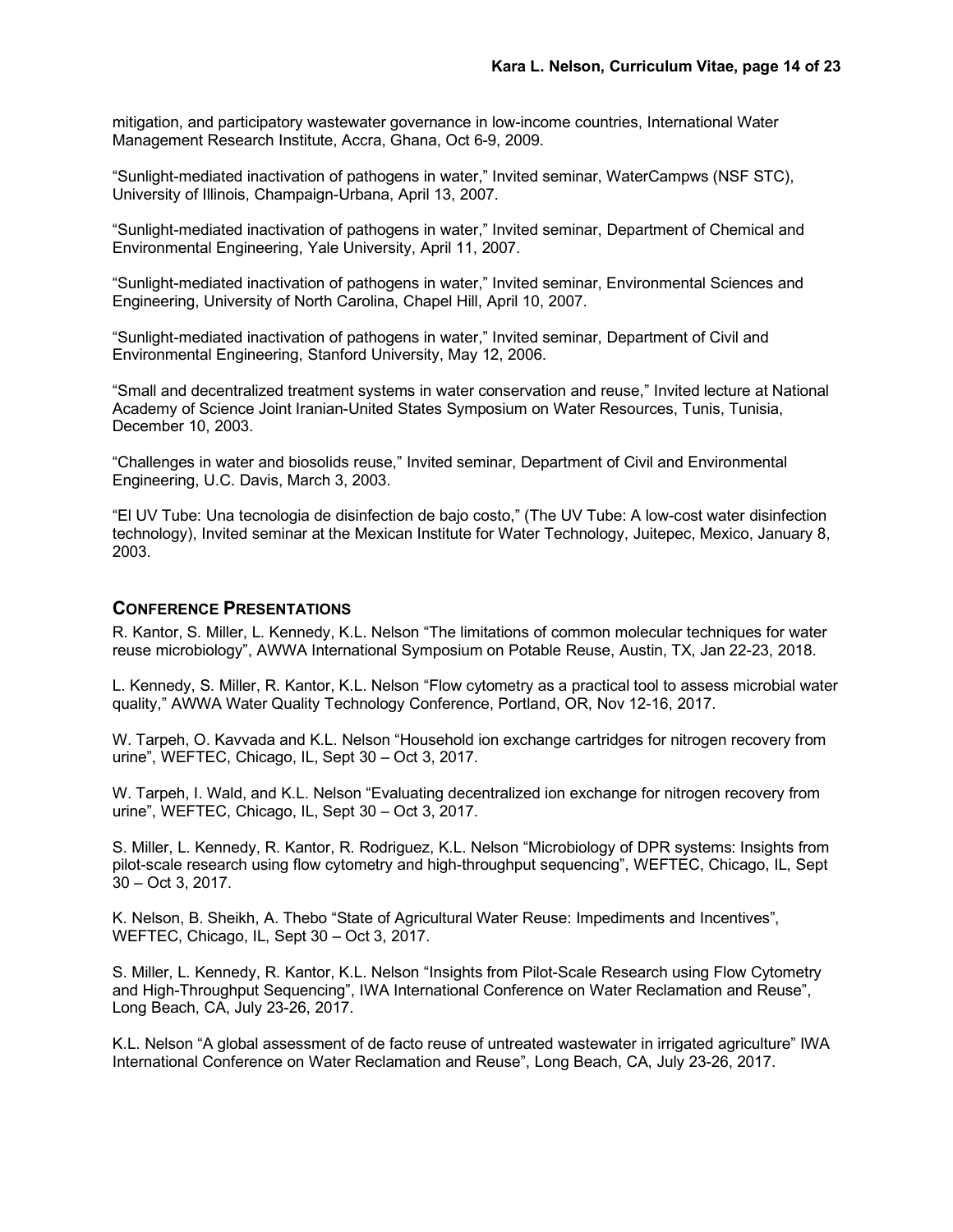A. Thebo, M. Reddy, K.L. Nelson "Agricultural water reuse of untreated wastewater in Southern India: Diarrheagenic E. coli on farms and different produce classes", IWA International Conference on Water Reclamation and Reuse", Long Beach, CA, July 23-26, 2017.

A. Thebo, P. Dreschel, E. Lambin, K.L. Nelson "Ensuring the Microbial Safety of Direct Potable Reuse: Recommendations and Research Needs Identified by the California Expert Panel" IWA International Conference on Water Reclamation and Reuse", Long Beach, CA, July 23-26, 2017.

K. Nelson, B. Sheikh, A. Thebo "State of Agricultural Water Reuse: Impediments and Incentives", IWA International Conference on Water Reclamation and Reuse", Long Beach, CA, July 23-26, 2017.

S. Miller, L. Kennedy, R. Kantor, K.L. Nelson "Insights into DPR water with high-resolution techniques" Presentation to City of San Diego, Aug 1, 2017.

William Tarpeh, I. Wald, O. Kavvada, K.L. Nelson "Ion Exchange For Nitrogen Recovery From Urine: Characterization and Implementation", AEESP, Ann Arbor, June 2017.

William Tarpeh, K.L. Nelson "Novel approaches to recovering nitrogen from urine," Urine Diversion Summit, Brattleboro, VT, August 2017.

William Tarpeh and K.L. Nelson "Electrochemical Stripping to Recover Nitrogen from Urine", ACS, San Francisco, April 2017.

Olga Kavvada, W.A. Tarpeh, A. Horvath, K.L. Nelson "Economic and Environmental Analysis of Decentralized Nitrogen Management in San Francisco", ACS, San Francisco, April 2017.

K.L. Nelson "Research Priorities to Address Pathogen Risks in Direct Potable Reuse" Changing Paradigms of Wastewater Treatment – From Waste to Resource, KAUST Research Conference, WDRC, March 27-29, 2017.

Kara L. Nelson, Scott Miller, Roberto Rodriguez. "Managing microbial water quality for direct potable reuse (DPR)." Gordon Research Conference, Environmental Sciences: Water. Holderness, NH, June 26 – July 1, 2016.

William Tarpeh, Kai Udert, Kara L. Nelson. "Recovering Nitrogen from Source-Separated Urine via Ion Exchange and Electrochemical Stripping." Gordon Research Conference, Environmental Sciences: Water. Holderness, NH, June 26 – July 1, 2016.

Erica Fuhrmeister, Ayse Ercumen, Amy Pickering, Kara L. Nelson. "Impact of Sanitation Improvements on Fecal Contamination in the Household Environment in Rural Bangladesh." Gordon Research Conference, Environmental Sciences: Water. Holderness, NH, June 26 – July 1, 2016.

Kara L. Nelson, Scott Miller, Roberto Rodriguez. "Flow Cytometry and Metagenomics in Pilot-Scale Direct Potable Reuse: Bacterial Persistence and Regrowth." WateReuse Research Conference, Denver, May 23-24, 2016.

Kara L. Nelson. "A Mechanistic Model for Sunlight Inactivation of Viruses and Bacteria in Waste Stabilization Ponds", Opening Plenary Talk for 11th IWA Specialist Group Conference in Wastewater Pond Technologies, Leeds University, UK, 21-23 March, 2016.

Scott Miller, Kara L Nelson, Roberto Rodriguez. "Flow Cytometry and Bacterial Communities in Pilot-DPR: Bacterial Persistence and Regrowth." California WateReuse Conference, Santa Rosa, CA, March 13-15, 2016.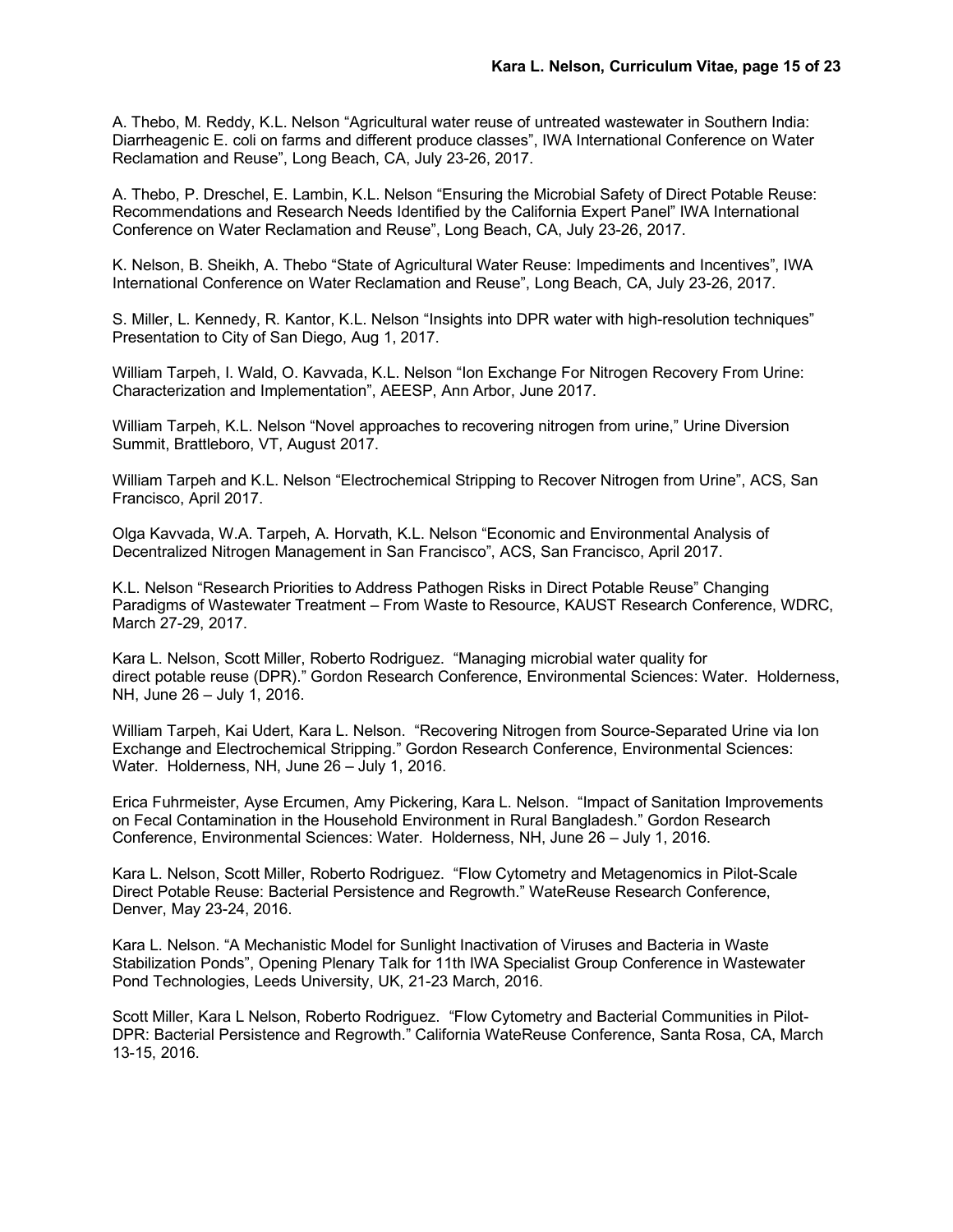Kara L Nelson. "Sunlight inactivation of viruses and bacteria: Mechanistic insights and implications for practice." UV Photochemistry for Water: Implications for Safe Water Disinfection and Oxidation Treatment Application, Pacifichem, Honolulu, Hawaii, December 14-17, 2015

William A. Tarpeh and Kara L. Nelson. "Evaluating Ion Exchange and Electrochemical Nitrogen Recovery From Source-Separated Urine." American Chemical Society, Boston, MA, August 19, 2015.

John Erickson, Paul West, Yamileth Quintero, and Kara L. Nelson. "Online Monitoring in an Intermittent Drinking Distribution System in Panamá." American Water Works Association Annual Conference and Exposition, Anaheim, CA, June 7-10, 2015.

William A. Tarpeh, Kara L. Nelson. "Comparing Ion Exchange and Electrochemical Nitrogen Recovery From Source-Separated Urine." Fecal Sludge Management 3 Conference, Hanoi, Vietnam, January 18- 22, 2015.

Sharada Prasad, P Drechsel, K Nelson. "Health risks of sanitation workers associated with faecal sludge management in India." Fecal Sludge Management 3 Conference, Hanoi, Vietnam, January 18-22, 2015.

Rabia M. Chaudhry, Ryan Holloway, Tzahi Cath, Jörg E. Drewes, Kara L. Nelson. "Virus Surface Characteristics And Removal Mechanisms In Membrane Bioreactors." The 29<sup>th</sup> Annual Water Reuse Symposium. Dallas, TX, September 7-10, 2014.

Mi Nguyen, Jannis Wenk, Kara L Nelson. "Natural photosensitizers in constructed unit process wetlands; Spectroscopic characteristics, production of reactive species and effects on inactivation of indicator organisms." Gordon Research Conference on Environmental Sciences: Water. Plymouth, NH, June 22- 27, 2014.

Jannis Wenk, Mi T. Nguyen, Iris Schilling, Andrea I. Silverman, David L. Sedlak, Kara L. Nelson. Sunlightinduced removal of pathogens in unit process wetlands (Original German title: Sonnenlicht-induzierte Entfernung von Krankheitserregern in Pflanzenkläranlagen). The German Water Chemistry Society Annual Meeting, May 26 - 28, 2014.

Andrea I. Silverman, Mi Nguyen, Kara L. Nelson. "Progress on Modeling Sunlight Disinfection of Viruses." IWA 17th International Symposium on Health-Related Water Microbiology, Florianopolis, Brazil, 17th September 2013.

Rabia M. Chaudhry, Kara L. Nelson, Jorg E. Drewes. "Pathogenic virus removal mechanisms in membrane bioreactors." IWA 17th International Symposium on Health-Related Water Microbiology, Florianopolis, Brazil, 17th September 2013.

Rabia M. Chaudhry, Kara L. Nelson, Jorg E. Drewes. "Tailored Water Reuse: Virus removal in membrane bioreactors." AEESP 50<sup>th</sup> Anniversary Conference, Golden, Colorado, July 14-16, 2013. *(2<sup>nd</sup> place award for best student poster).*

Fermin Reygadas, Joshua S Gruber, Kara Nelson, John M Colford Jr., Isha Ray. "Barriers and Drivers to Adoption and Use of a Household Ultraviolet Water Disinfection System: A Randomized Control Stepped Wedge Trial in Baja California Sur, Mexico." Water and Health Conference, Chapel Hill, NC, October 14- 18, 2013.

Kara L. Nelson, Mi Nguyen, Iris Schilling "A novel pond design for more efficient disinfection," 10<sup>th</sup> IWA Wastewater Pond Technology Specialist Conference, Cartagena, Colombia, August 21, 2013.

Emily Kumpel and Kara L. Nelson. "The challenge of providing safe water with an intermittently supplied piped water distribution system." American Geophysical Union Annual Meeting, San Francisco, December, 2012.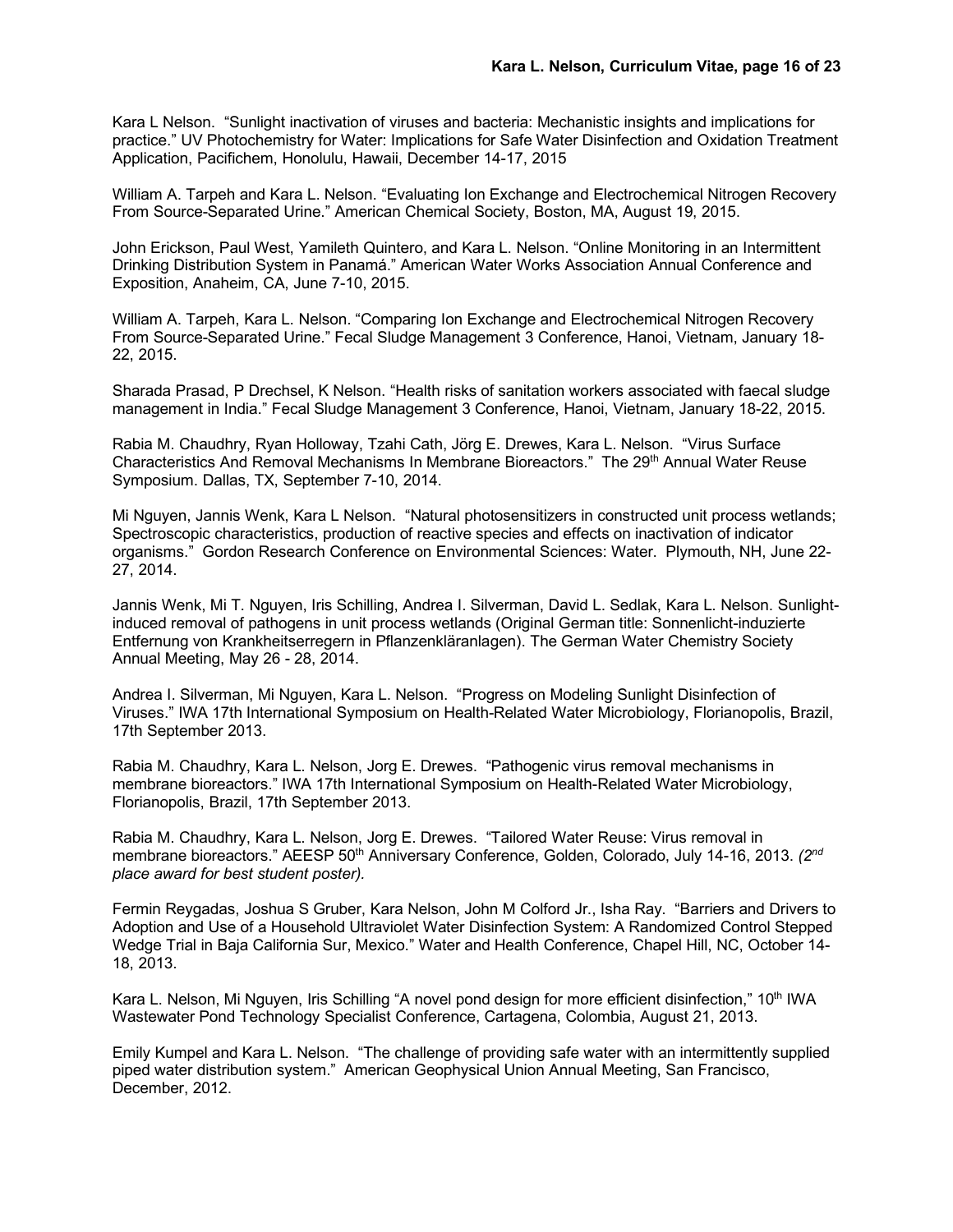Kara L. Nelson, Mi Nguyen, Andrea Silverman, Mike Fisher, Dave Love. "Progress on modeling sunlightmediated inactivation of viruses." IWA Disinfection of Water, Wastewater, and Biosolids, Mexico City, Mexico, November 26-28, 2012.

Fermin Reygadas, Joshua Gruber, Isha Ray, Jack Colford, Kara Nelson. "Evaluation of the field efficacy of a household UV water disinfection system: The Mesita Azul randomized control stepped wedge trial in Baja California Sur, Mexico." IWA Disinfection of Water, Wastewater, and Biosolids, Mexico City, Mexico, November 26-28, 2012.

Kara L. Nelson, Temi Ogunyoku. "The Disinfection of Latrine Faecal Sludge with Ammonia Naturally Present in Excreta." IWA Disinfection of Water, Wastewater, and Biosolids, Mexico City, Mexico, November 26-28, 2012.

Kara L. Nelson and Emily Kumpel. "Comparison of Water Quality in Intermittent versus Continuous Piped Water Supply in Hubli-Dharwad, India." IWA Disinfection of Water, Wastewater, and Biosolids, Mexico City, Mexico, November 26-28, 2012.

Temi Ogunyoku, Kara L. Nelson. "The Disinfection of Latrine Faecal Sludge with Ammonia Naturally Present in Excreta." Fecal Sludge Management Conference, Durban, South Africa, Oct 29, 2012.

Fermin Reygadas, Joshua S Gruber, Kara Nelson, John M Colford Jr., Isha Ray. "Evaluation of the Laboratory and Field Efficacy of the UV Tube, an Ultraviolet Water Disinfection System Designed for Households in Developing Countries." Water and Health Conference, Chapel Hill, NC, October 29- November 2, 2012.

Andrea Silverman and Kara Nelson. "Simulated sunlight inactivation of poliovirus, adenovirus, and bacteriophage MS2 and PRD1 in coastal waters from southern California and Mexico." American Society for Microbiology 112<sup>th</sup> General Meeting, San Francisco, USA, June 16-18, 2012.

Andrew Torkelson and Kara Nelson. "Long-Term Laboratory Study of Virus Removal From Household Drinking Water Filters Using Granular Media." American Society for Microbiology 112<sup>th</sup> General Meeting, San Francisco, USA, June 16-18, 2012.

Mi Nguyen, Kara Nelson. "Development of a predictive model for direct inactivation of MS2 by sunlight." American Society for Microbiology 112<sup>th</sup> General Meeting, San Francisco, USA, June 16-18, 2012.

Andrea Silverman and Kara Nelson. "An evaluation of small, on-farm ponds in Accra, Ghana to treat wastewater before use in urban, irrigation agriculture." Water and Health Conference, Chapel Hill, NC, October 2-6, 2011.

Emily Kumpel and Kara Nelson. "Impact on Water Quality of the Conversation from Intermittent to Continuous Piped Water Supply in Urban South India." Water and Health Conference, Chapel Hill, NC, October 2-6, 2011.

Joshua S Gruber, Fermin Reygadas, Isha Ray, Kara Nelson, John M Colford, Jr. "Impact Evaluation of a Safe Drinking Water Intervention for Rural Baja California Sur, Mexico using a Randomized, Stepped Wedge Design." Water and Health Conference, Chapel Hill, NC, October 2-6, 2011.

Nelson, K.L., Kumpel, E. "Water quality in the intermittent, piped water supply of Hubli-Dharwad, India," Association of Environmental Engineering and Science Professors, University of South Florida, Tampa, FL, July 10-12, 2011.

Torkelson, A.A., Kim, J., Love, D., da Silva, A.K., & Nelson, K.L."Development of Antimicrobial Surfaces on Silica Media to Enhance Bacteria and Virus Removal and Inactivation During Filtration." Disinfection 2011, Water Environment Foundation, Cincinatti, OH, April 10-12, 2011.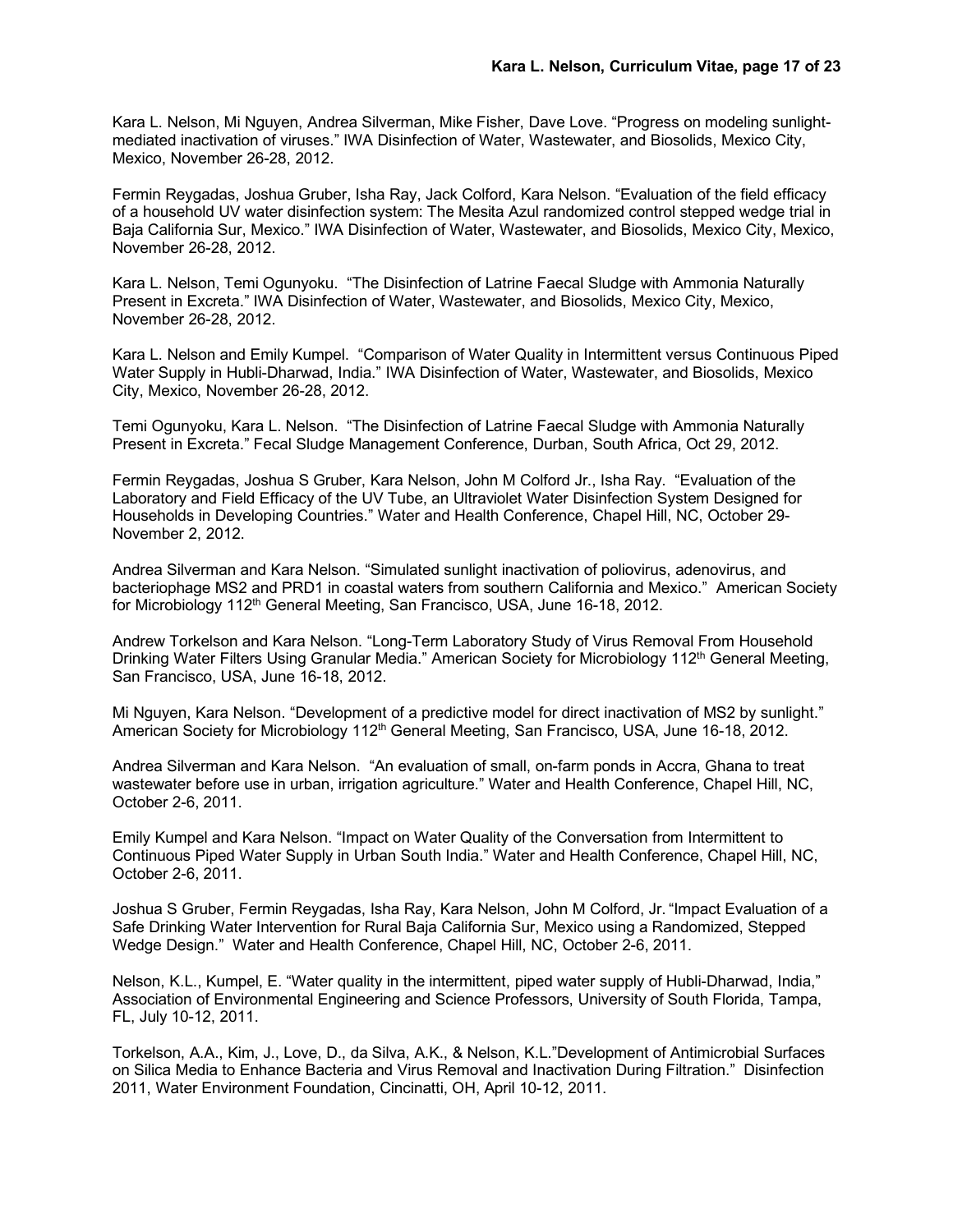A.A. Torkelson, J.P. Alper, A.K. da Silva, J. Kim, P. Kozodoy, D.C. Love, R. Maboudian, & K.L. Nelson. "Development of Antimicrobial-Coated Surfaces for Disinfection of Drinking Water: Permanent Surface Coatings of a Quaternary Ammonium Silane (QAS) on Silica Sand Enhance Removal and Inactivation of Bacteria and Viruses During Filtration." American Society for Microbiology 110<sup>th</sup> General Meeting, San Diego, USA, May 23-27, 2010.

Fermin Reygadas, Ian Balam, Isha Ray, and Kara L. Nelson. "Field evaluation of the UV Tube in Baja California Sur, Mexico." International Research Colloquium of the Network to promote Household Water Treatment and Safe Storage (HWTS), Dublin, Ireland, September 21 – 23, 2009.

Kara Nelson, Roya Maboudian, Allegra da Silva, Dave Love, John Alper, Andy Torkelson, Peter Kozodoy. "Progress on development of cationic antimicrobial surface coatings for application in HWTS." International Research Colloquium of the Network to promote Household Water Treatment and Safe Storage (HWTS), Dublin, Ireland, September 21 – 23, 2009.

Michael B. Fisher, Kara L. Nelson. "Performance of Accelerated Solar Disinfection (ASODIS) Under Laboratory and Field Conditions." International Research Colloquium of the Network to promote Household Water Treatment and Safe Storage (HWTS), Dublin, Ireland, September 21 – 23, 2009.

Kara L. Nelson, Alexandria B. Boehm, Jee Yeon Kim, David Love, Kristopher McNeill, Britt M. Peterson, Kevan M. Yamahara. "Sunlight inactivation of fecal indicator bacteria and viruses in the field (Avalon Beach, CA) and laboratory" 15th International Symposium on Health-Related Water Microbiology, Naxos Island, Greece, May 31 – June 5, 2009.

Kara L. Nelson, Allegra K. da Silva, Peter Kozodoy, Marta Cerruti, Rosanna M. Lim, Jeffry A. Dahm, Carlo Carraro, Roya Maboudian "Optimizing Quaternary Ammonium Silane Antimicrobial Coatings for Low-Cost, Portable Point-of-Use Water Treatment by Filtration" 15th International Symposium on Health-Related Water Microbiology, Naxos Island, Greece, May 31 – June 5, 2009.

Allegra K. da Silva, Peter Kozodoy, Marta Cerruti, Rosanna M. Lim, Jeffry A. Dahm, Carlo Carraro, Roya Maboudian, Kara L. Nelson "Developing a Point of Use (POU) Drinking Water Filter: Optimization of Self-Assembled Monolayers (SAMs) of Immobilized Quaternary Ammonium Salt (QAS) on Sand Enhances Removal of E. coli from Water", American Society for Microbiology 109<sup>th</sup> General Meeting Philadelphia, USA, May 17-21, 2009.

Love, D.C., Silverman, A., and K.L. Nelson "Survival of Adenovirus-2, Poliovirus-3, and Bacteriophages in Waters Exposed to Simulated Sunlight," American Society for Microbiology 109<sup>th</sup> General Meeting Philadelphia, USA, May 17-21, 2009.

Kim, J.Y, Lee, C., Love, D.C., Sedlak, D. L., Yoon, J., and K.L. Nelson "Inactivation of MS-2 coliphage by Ferrous Ion and Zero-valent Iron Nanoparticles", American Society for Microbiology 109<sup>th</sup> General Meeting Philadelphia, USA, May 17-21, 2009

Nelson, K.L, Kadir, K., Fisher, M., and D. Love "New insights into sunlight disinfection mechanisms in WSP," 8th IWA Specialist Group Conference on Waste Stabilization Ponds, Belo Horitonte, Brazil, April 26-30, 2009.

Love, D.C., Silverman, A., and K.L. Nelson "Comparison of Virus Survival in a Laboratory Solar Simulator and at Avalon Bay, Catalina Island, CA— Corroborating Evidence of Virus Inactivation by Solar UV" EPA National Beach Conference, Huntington Beach, CA, April 20-22, 2009

Alexandria Boehm, Dave Love, Kara Nelson, Kris McNeill, Britt Peterson, Kevan Yamahara, "A model of fecal indicator organisms and viruses at Avalon Bay, Catalina Island, CA, provides insight into sources and fate" EPA National Beach Conference, Huntington Beach, CA, April 20-22, 2009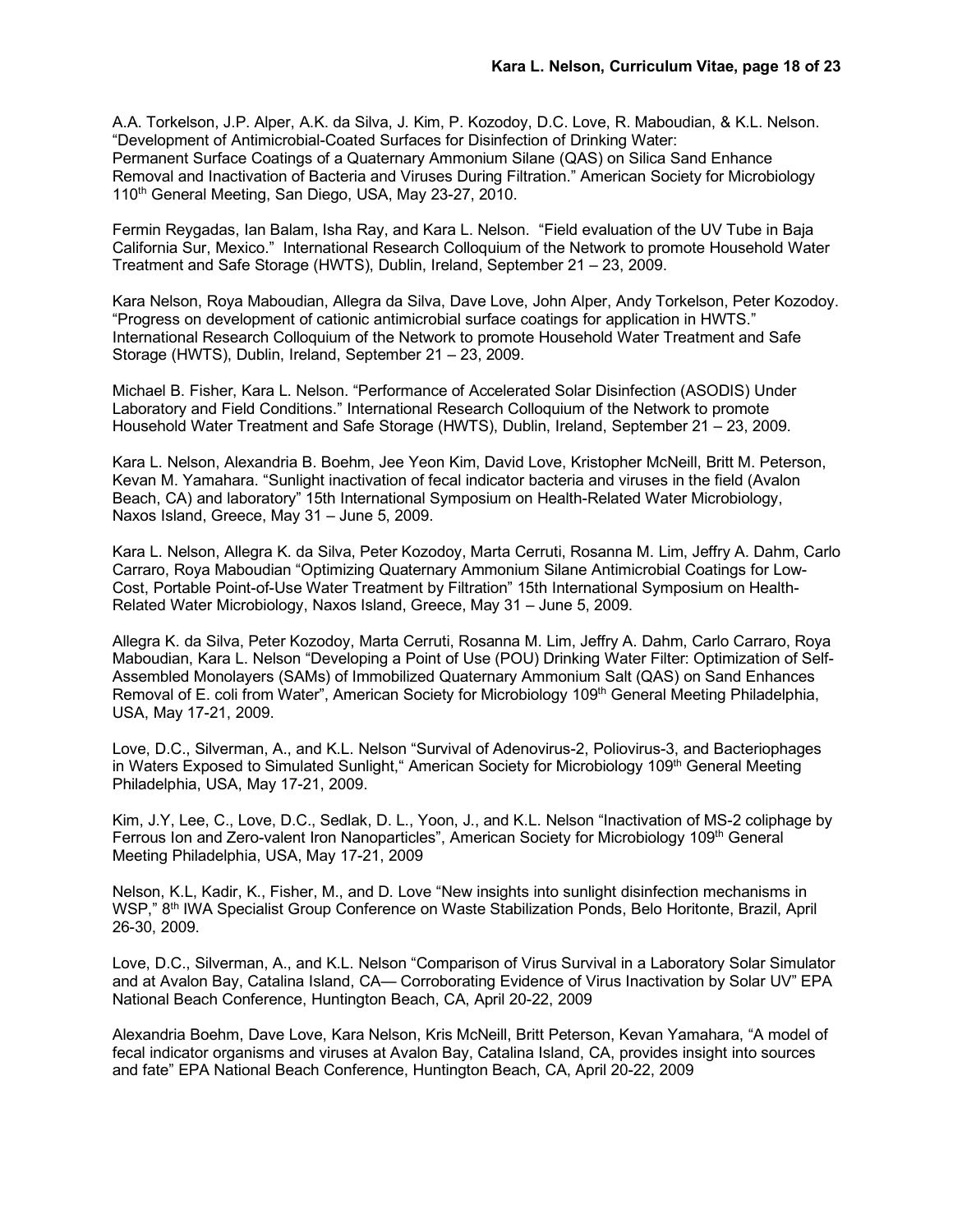Allegra K. da Silva, Peter Kozodoy, Jeffrey A. Dahm, and Kara L. Nelson, "Point-Of-Use Disinfection of Drinking Water using Cationic Antimicrobial Surface Coatings," WEF Disinfection 2009, Atlanta, GA, Feb 28 – Mar 3, 2009.

M.B. Fisher, K.L. Nelson, M. Iriarte, "Sunlight inactivation rates of wild-type, mutant, and wastewaterderived E. coli: Applied and Mechanistic Implications for SODIS" WEF Disinfection 2009, Atlanta, GA, Feb 28 – Mar 3, 2009.

Fermin Reygadas, Isha Ray, and Kara L. Nelson, "Field evaluation of the UV Tube in Baja California Sur, Mexico," WEF Disinfection 2009, Atlanta, GA, Feb 28 – Mar 3, 2009.

K.L. Nelson "Designing for reuse: Pathogen removal and inactivation mechanisms," International Expert Consultation on Wastewater Irrigation: Consumer health risk assessment, on-farm and off-farm options for health risk mitigation, and participatory wastewater governance in low-income countries, International Water Management Research Institute, Accra, Ghana, Oct 6-9, 2009.

Nelson, K.L., G.J. Williams. "Virus removal by coagulation and filtration of wastewater – The role of particle association," 14th International Symposium on Health-related Water Microbiology, Tokyo, Japan, September 9-15, 2007.

Nelson, K.L., S.A. Brownell, A.R. Chakrabarti, L.G. Connelly, F.M. Kaser, D. Kammen, M.J. Lang, R.L. Peletz, A.J. Pickering, F. Reygadas. "The UV Tube: Low-cost, point-of-use disinfection of drinking water with ultraviolet light", Association of Environmental Engineering and Science Professors Conference: Interactions at the Interface – Making the Connections Between Environments, Disciplines and Nations, Blacksburg, VA, July 28-Aug 1, 2007.

Kadir, K. and K.L. Nelson "Waste Stabilization Ponds: Technical Functions and Institutional Limitations," The First Joint Egypt-United States Workshop on Innovative Treatment Technologies for Water, Wastewater, Sludge and Other Contaminated Waters, Cairo, Egypt, May 22-24, 2007.

Kohn, T., and K.L. Nelson "Association with natural organic matter enhances the photoinactivation of MS2 by singlet oxygen" Oral presentation at the American Chemical Society Spring Meeting, Chicago, IL, March 26, 2007.

Kohn, T., and K.L. Nelson "The role of singlet oxygen in the sunlight-mediated inactivation of MS2 coliphage in water." Poster presentation at Gordon Research Conference on Environmental Sciences: Water, Plymouth, NH, June 25-30, 2006.

Williams, G., K. Nelson, R. Holden, T. Kouretas, B. Sheikh, J. Crook, and R. Cooper. "Effect of increased loading rate on particles and pathogen indicators in tertiary filters." Oral presentation at 10<sup>th</sup> Annual Water Reuse Research Conference, Phoenix, AZ, May 14-16, 2006.

Nelson, K.L. "Real-time, quantitative, PCR detection of *E.coli* and *Ascaris* eggs." Oral presentation at International Symposium on Waterborne Pathogens, Athens, GA, March 16-18, 2006.

Kadir, K. and K.L. Nelson "Sunlight-mediated inactivation of pathogens in natural systems." Oral presentation at 6th Annual Meeting of the American Ecological Engineering Society, U.C. Berkeley, April 13-15, 2006.

Kohn, T., and K.L. Nelson "The role of reactive oxygen species in the sunlight-mediated inactivation of viruses in water." Oral presentation at Pacifichem, Honolulu, HI, December 15-20, 2005.

Kadir, K. and K.L. Nelson "Mechanisms of sunlight-mediated inactivation of *Enterococcus faecalis* in surface waters." Poster presentation at Pacifichem, Honolulu, HI, December 15-20, 2005. *(Award for best student poster).*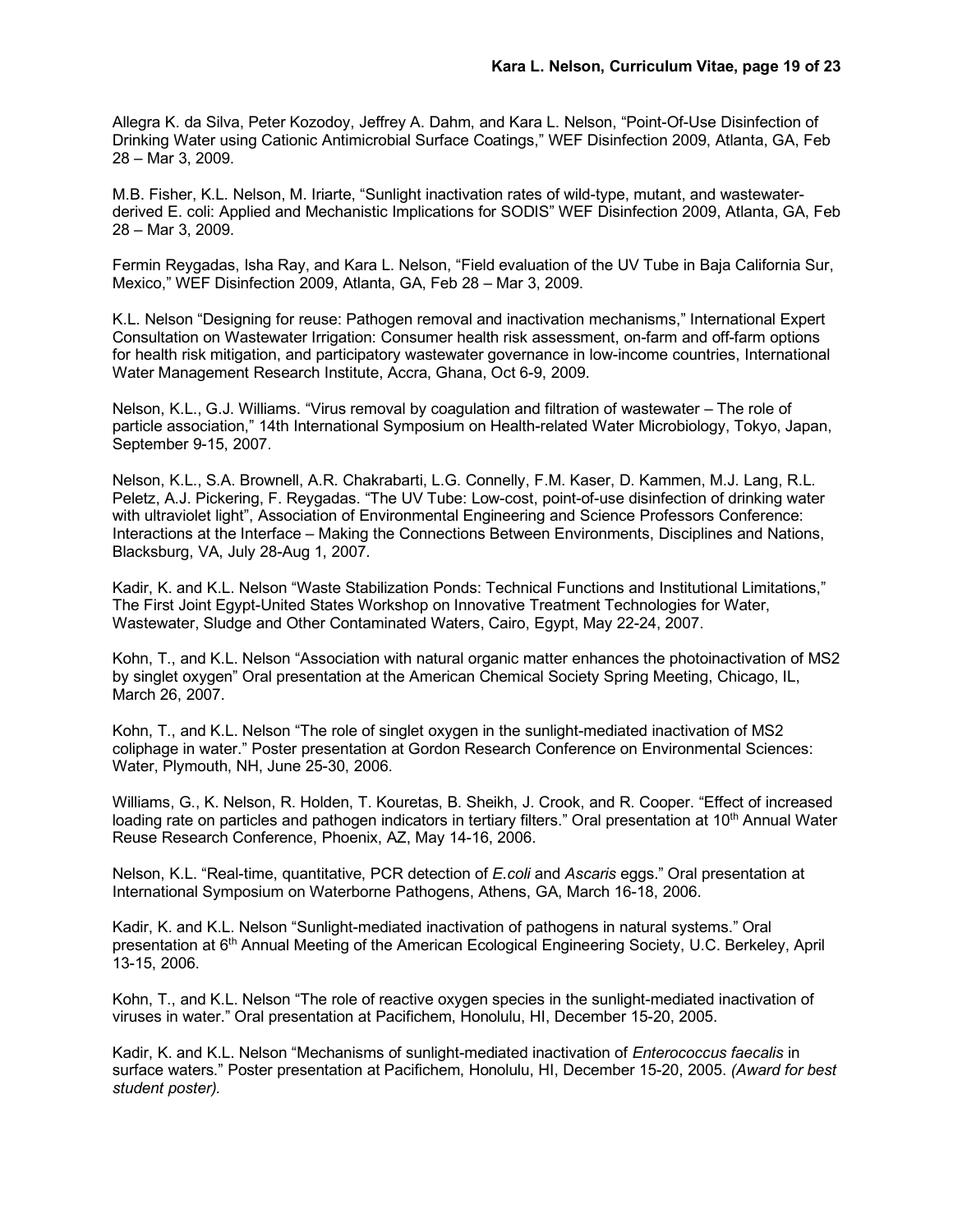Fisher, M.B., Voelker , B.M., and K.L. Nelson "Solar disinfection: Effects of hydrogen peroxide, temperature, and copper plus ascorbate on the photoinactivation of E.coli." Poster presentation at Pacifichem, Honolulu, HI, December 15-20, 2005.

Nelson, K.L. and I.J. Yang "The effects of degradation and consolidation on sludge accumulation in primary waste stabilization ponds" Oral presentation at 6th International Conference on Waste Stabilization Ponds, Avignon, France, October 1, 2004.

Pecson, B.M. and K.L. Nelson "The Effects of Exposure Time, Temperature, pH, and ammonia concentration on the inactivation rate of Ascaris eggs" Oral presentation at XXIX Conference of the Inter-American Association of Sanitary and Environmental Engineering (AIDIS), San Juan, Puerto Rico, August 22-27, 2004.

Nelson, K.L., B. Sheik, R.C. Cooper, R. Holden, and K. Israel "Efficacy of pathogen removal during fullscale operation of water reuse facilities in Monterey, California." Oral presentation at International Water Association 4<sup>th</sup> International Symposium on Wastewater Reclamation and Reuse, Mexico City, Mexico, November 12-14, 2003.

Pecson, B. and K.L. Nelson "Inactivation of *Ascaris* eggs by pH, temperature, and ammonia" Oral presentation at WEFTEC 03, Los Angeles, CA, October 6-8, 2003.

Nelson, K.L. "Inactivation of waterborne pathogens in engineered and natural systems." Oral presentation at the 3rd American Ecological Engineering Society, College Park, MD, May 28-30, 2003.

Nelson, K.L. "Concentrations and inactivation of *Ascaris* eggs and pathogen indicator organisms in wastewater stabilization pond sludge." Oral presentation at the 5<sup>th</sup> International Specialist Group Conference on Waste Stabilization Ponds, Auckland, NZ, April 2-5, 2002.

Nelson, K.L. "Development of a mechanistic model of sludge accumulation in primary wastewater stabilization ponds." Oral presentation at the 5<sup>th</sup> International Specialist Group Conference on Waste Stabilization Ponds, Auckland, NZ, April 2-5, 2002.

Nelson, K. L., G. Tchobanoglous, and D.O. Cliver "Inactivation of helminth eggs in wastewater stabilization pond sludges." Oral presentation at the WEF/AWWA/CWEA Joint Residuals and Biosolids Management Conference, San Diego, CA, February 21-24, 2001.

Nelson, K. L., and B. Jiménez "Acumulación, degradación, y características del lodo en varios lagunas de estabilización en México" (Accumulation, degradation, and characteristics of sludge in several wastewater stabilization ponds in Mexico.) Oral presentation at the First Latin American Conference on Waste Stabilization Ponds and Reuse, Cali, Colombia, October 24-27, 2000.

Nelson, K. L., and B. Jiménez "Concentración e inactivación de patógenos en los lodos de las lagunas de estabilizción en México" (Concentration and inactivation of pathogens in the sludge of wastewater stabilization lagoons in Mexico.) Oral presentation at the XII Congreso Nacional de Ingeniería Sanitaria y Ciencias, Michoacán, Mexico, April 20-24, 2000.

Nelson, K. L. "Inactivation of *Ascaris* eggs in wastewater stabilization pond sludges." Poster presentation at WEF Disinfection 2000: Disinfection of Wastes in the New Millennium, New Orleans, March 15-18, 2000.

Nelson, K. L. "Remoción e Inactivación de Huevos de Helmintos en Lagunas de Estabilización," (Removal and Inactivation of Helminth Eggs in Stabilization Ponds). Invited lecture at Course on the Determination and Quantification of Helminth Eggs in Water, Institute of Engineering (UNAM), Academy of Environmental Engineers, and the Interdisciplinary Professional Center for Biotechnology (IPN), Mexico, November 18, 1999.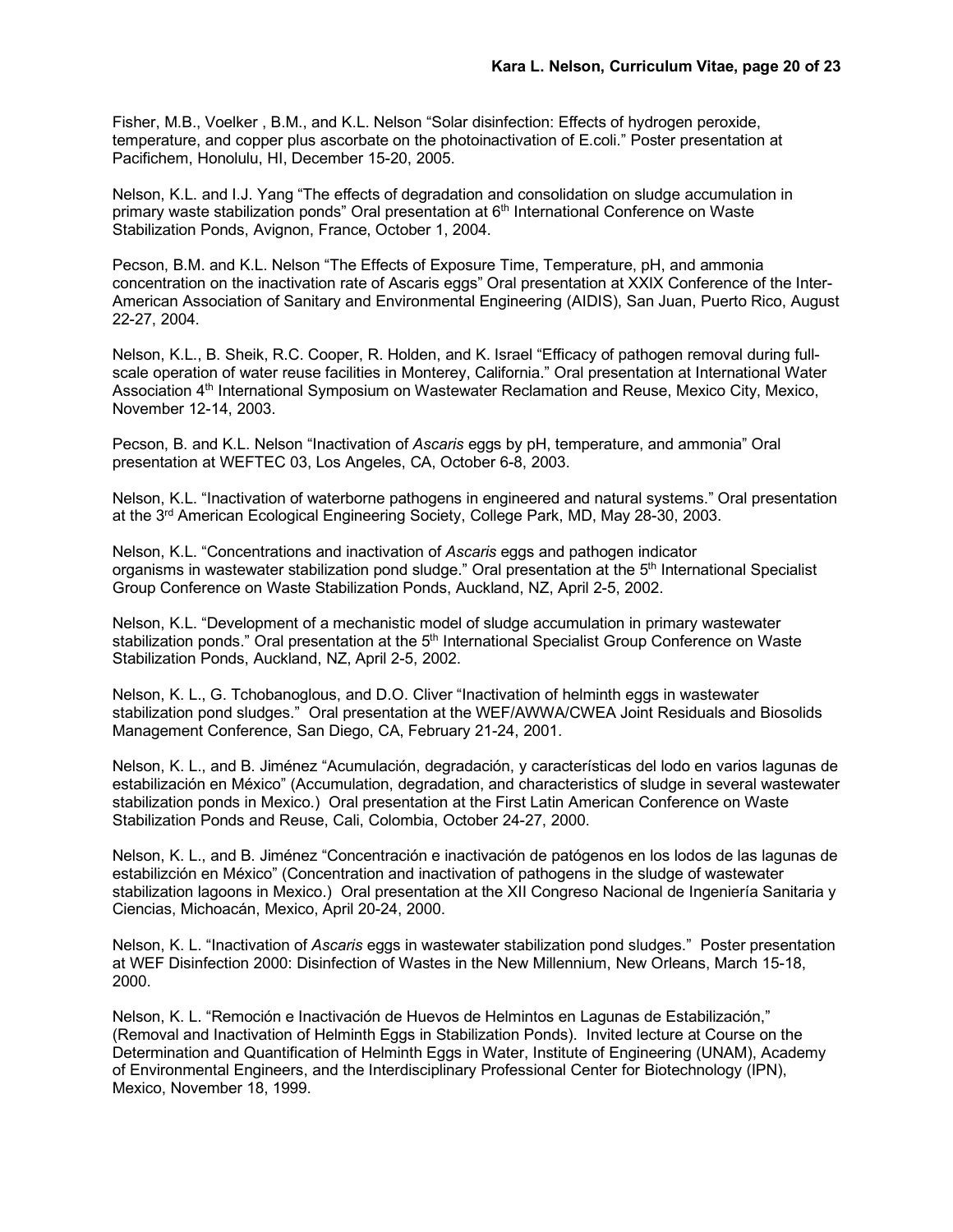Nelson, K. L. (1999) "Ultraviolet light disinfection of wastewater stabilization pond effluents and the impact of particles with embedded coliform bacteria." Oral presentation at the 4<sup>th</sup> IAWQ Specialist Conference on Wastewater Stabilization Ponds: Technology and the Environment, Marrakesh, Morocco, April 20-24.

Nelson, K. L., and B. Jiménez, (1999) "Sludge accumulation, properties, and degradation in a Mexican wastewater stabilization pond." Oral presentation at the 4<sup>th</sup> IAWQ Specialist Conference on Wastewater Stabilization Ponds: Technology and the Environment, Marrakesh, Morocco, April 20-24.

Nelson, K. L., B. Jiménez, A. Chávez, and C. Maya, (1998) "The use of total suspended solids as an indicator of helminth egg removal from wastewater," Poster presentation at WEFTEC '98, Water Environment Federation, Orlando, Florida, October 3-7.

## **OTHER PRESENTATIONS**

Webinar titled "State of Agricultural Water Reuse: Impediments and Incentives," Water Environment & Reuse Foundation, December 14, 2017.

Webinar titled "State of Agricultural Water Reuse: Impediments and Incentives," Water Environment & Reuse Foundation, November 8, 2017.

## **RESEARCH GRANTS**

"S-STEM: Transfer Students Pathway to Graduate School." National Science Foundation. PI: Oscar Dubon. 2018-2023. \$1,000,000.

"INFEWS: Reducing the Environmental Impacts of FEW Systems in and Around Cities." National Science Foundation. PI: Arpad Horvath. 2017-2010. \$2,431,217.

"NRT-INFEWS: STEM Training for Actionable Research and Global Impact." National Science Foundation. PI: Alice Agogino. 2016-2021. \$2,976,889.

"ElectroSan: Creating Value from Waste", VentureWell. 2016-2018, \$5000.

"Tri-San: Gender Equity in Sanitation", Blum Center for Developing Economies, U.C. Berkeley. Co-PI: Isha Ray. 2015-2016, \$100,000.

"Obama-Singh 21 Century Knowledge Initiative." United States-India Educational Foundation (USIEF/OSI/2014/03). Co-PI: Isha Ray. 2014-2017. \$189,524.

"Effects of sanitation on pathogen transmission and child health in Bangladesh," National Institute of Health, 2014-2018. PI: Jack Colford. Co-PIs: Stephen Luby, Leanne Unicomb, Alan Hubbard. \$2,500,000.

"Investigation of the Effects of Intermittent Drinking Water Supply to Improve Operation and Infrastructure Investment Strategies," Inter-American Development Bank, 2014-2016. \$100,000.

"Sunlight Inactivation Mechanisms of Pathogenic Bacteria in Natural Waters," National Science Foundation (CBET-1335673), 2013-2016. Co-PI: Alexandria Boehm. \$189,000 (UC Berkeley portion).

"Engineering Research Center for Reinventing America's Urban Water Infrastructure", National Science Foundation (28139880-50542-C), 2011-2021. PI: Richard Luthy. Co-PIs: Jorg Drewes, David Sedlak, Nirmala Khandan. ERC funding provided for projects E2.4, N1.1, N4.2, E3.3, E2.8. 2011-2016.

"Safe sludge," Bill and Melinda Gates Foundation, Grand Challenge Explorations, 2011-2012, \$130,000.